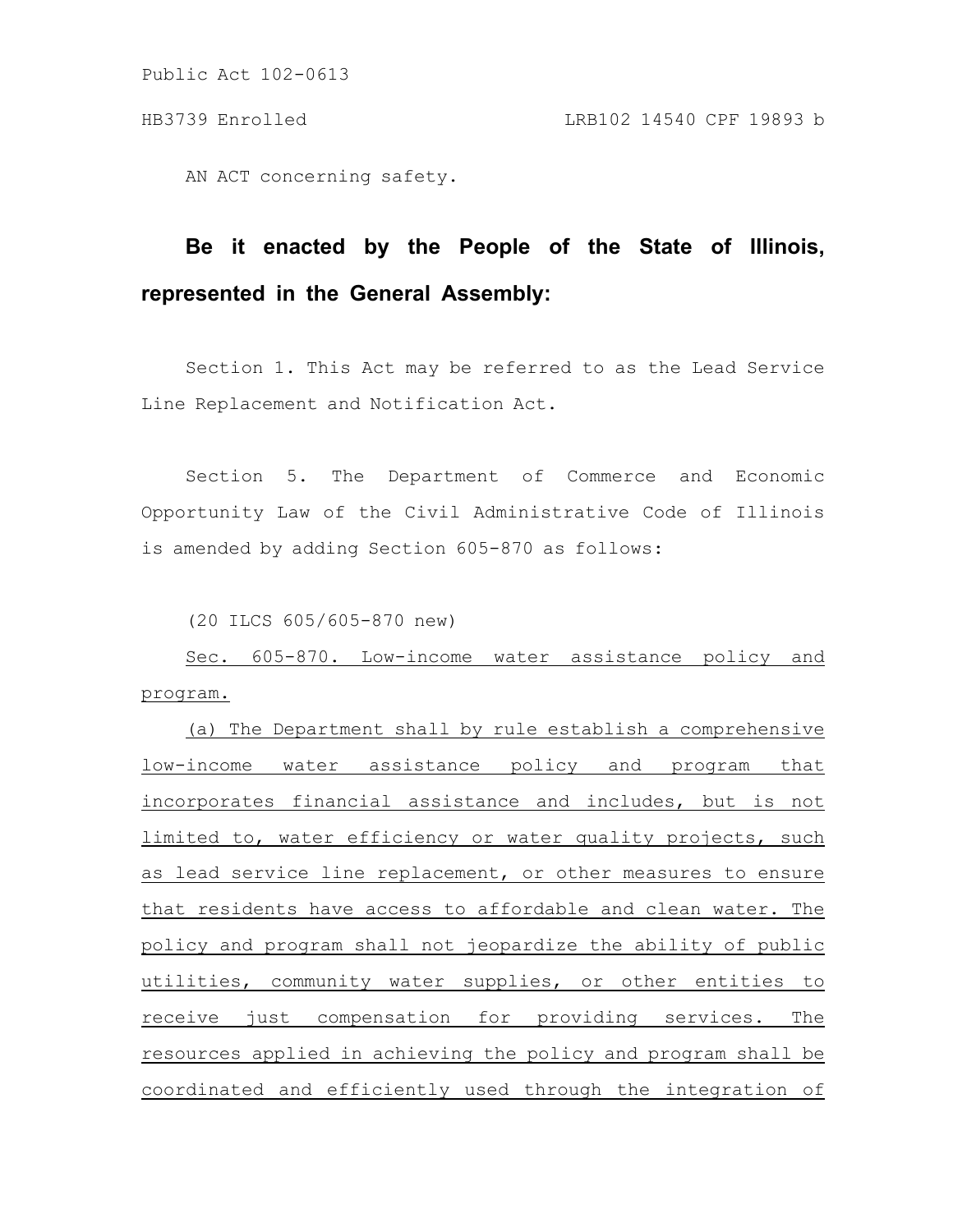public programs and through the targeting of assistance. The rule or rules shall be adopted within 180 days after receiving an appropriation for the program.

(b) Any person who is a resident of the State and whose household income is not greater than an amount determined annually by the Department may apply for assistance under this Section in accordance with rules adopted by the Department. In setting the annual eligibility level, the Department shall consider the amount of available funding and may not set a limit higher than 150% of the poverty guidelines updated periodically in the Federal Register by the U.S. Department of Health and Human Services under the authority of 42 U.S.C. 9902(2).

(c) Applicants who qualify for assistance under subsection (b) shall, subject to appropriation from the General Assembly and availability of funds by the Department, receive assistance as provided under this Section. The Department, upon receipt of moneys authorized under this Section for assistance, shall commit funds for each qualified applicant in an amount determined by the Department. In determining the amounts of assistance to be provided to or on behalf of a qualified applicant the Department shall ensure that the highest amounts of assistance go to households with the greatest water costs in relation to household income. The Department may consider factors such as water costs, household size, household income, and region of the State when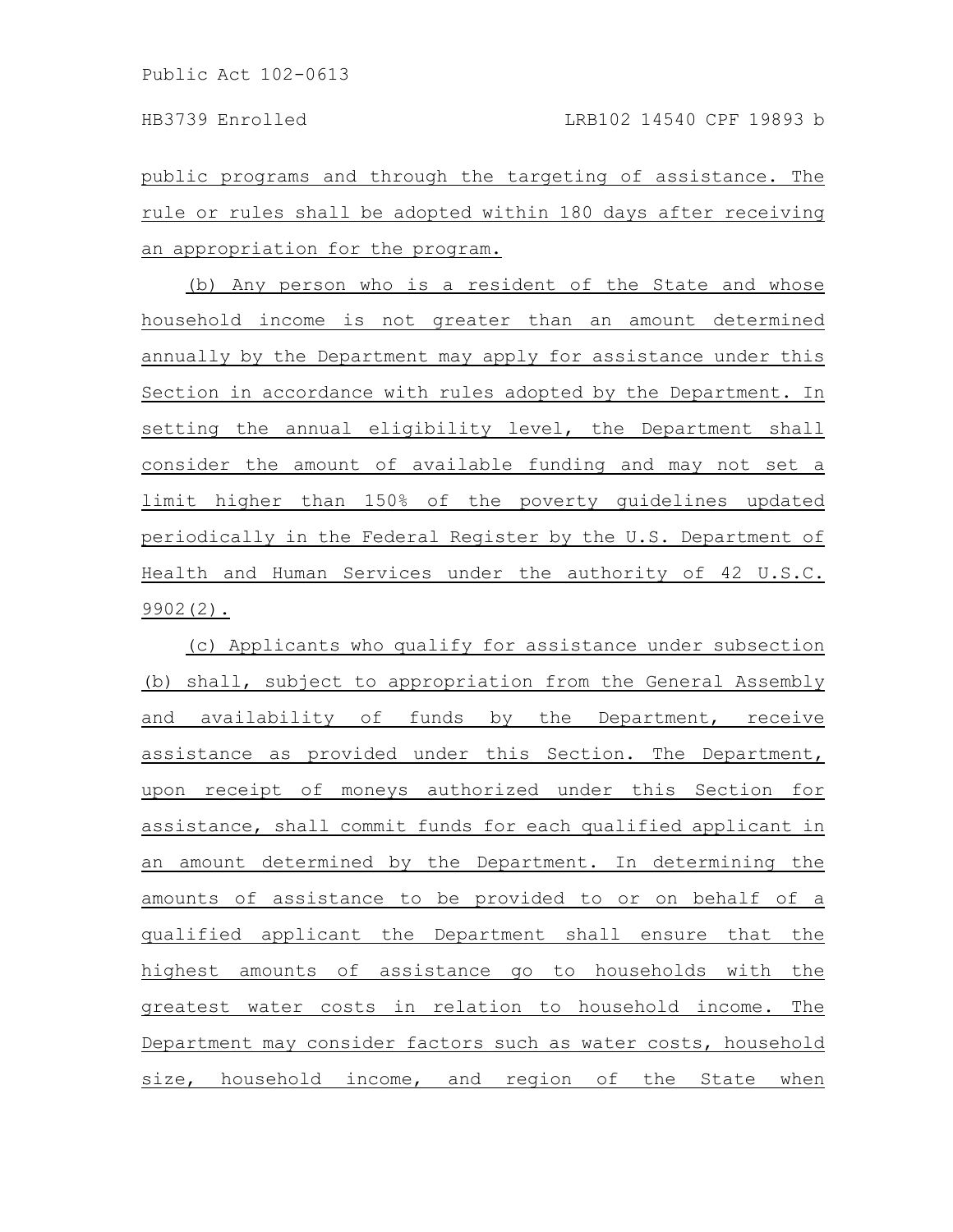### HB3739 Enrolled LRB102 14540 CPF 19893 b

determining individual household benefits. In adopting rules for the administration of this Section, the Department shall ensure that a minimum of one-third of the funds for the program are available for benefits to eligible households with the lowest incomes and that elderly households, households with persons with disabilities, and households with children under 6 years of age are offered a priority application period.

(d) Application materials for the program shall be made available in multiple languages.

Section 10. The State Finance Act is amended by adding Section 5.938 as follows:

(30 ILCS 105/5.938 new)

Sec. 5.938. The Lead Service Line Replacement Fund.

Section 15. The Environmental Protection Act is amended by adding Section 17.12 as follows:

(415 ILCS 5/17.12 new)

Sec. 17.12. Lead service line replacement and notification.

(a) The purpose of this Act is to: (1) require the owners and operators of community water supplies to develop, implement, and maintain a comprehensive water service line material inventory and a comprehensive lead service line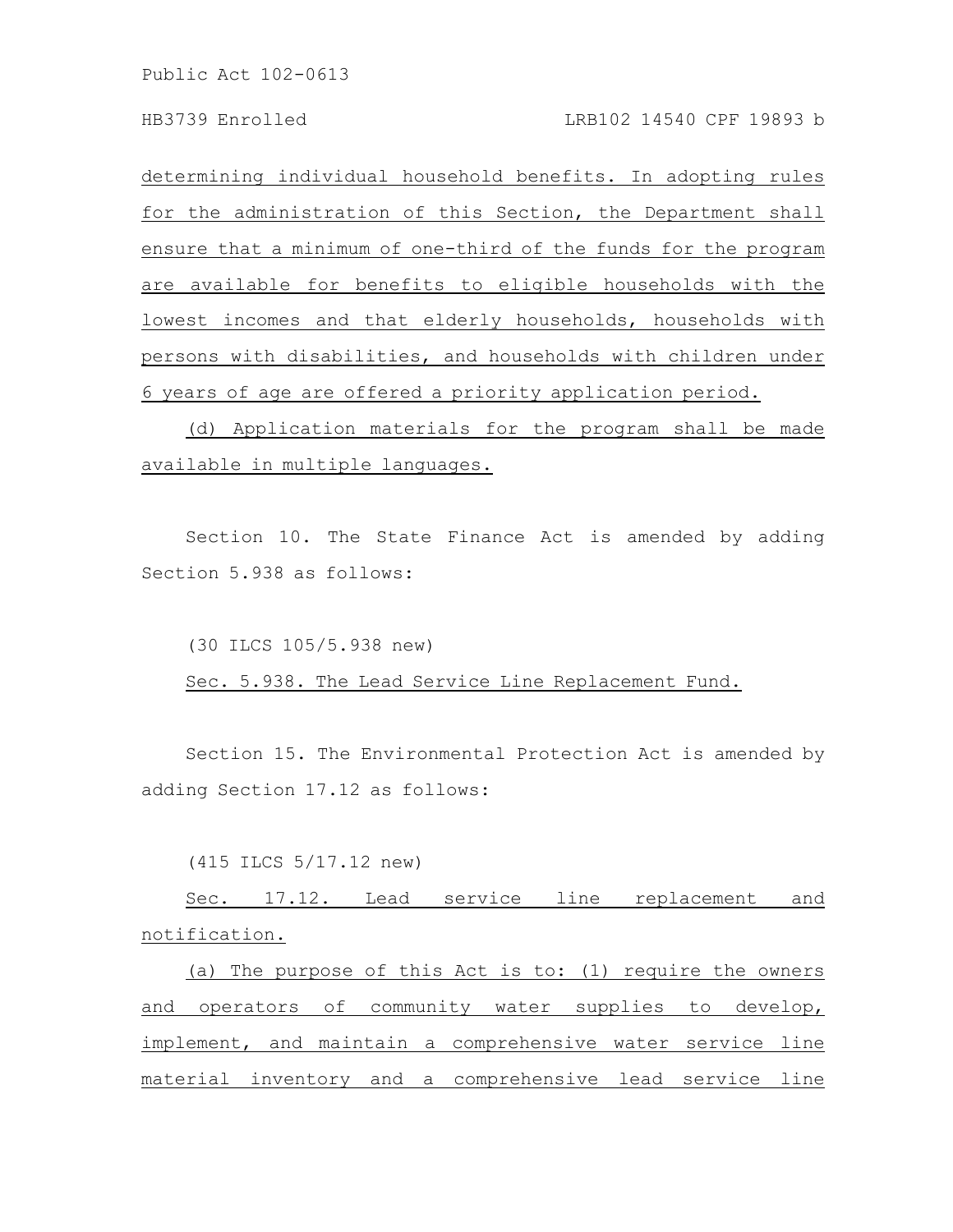replacement plan, provide notice to occupants of potentially affected buildings before any construction or repair work on water mains or lead service lines, and request access to potentially affected buildings before replacing lead service lines; and (2) prohibit partial lead service line replacements, except as authorized within this Section.

(b) The General Assembly finds and declares that:

(1) There is no safe level of exposure to heavy metal lead, as found by the United States Environmental Protection Agency and the Centers for Disease Control and Prevention.

(2) Lead service lines can convey this harmful substance to the drinking water supply.

(3) According to the Illinois Environmental Protection Agency's 2018 Service Line Material Inventory, the State of Illinois is estimated to have over 680,000 lead-based service lines still in operation.

(4) The true number of lead service lines is not fully known because Illinois lacks an adequate inventory of lead service lines.

(5) For the general health, safety and welfare of its residents, all lead service lines in Illinois should be disconnected from the drinking water supply, and the State's drinking water supply.

(c) In this Section:

"Advisory Board" means the Lead Service Line Replacement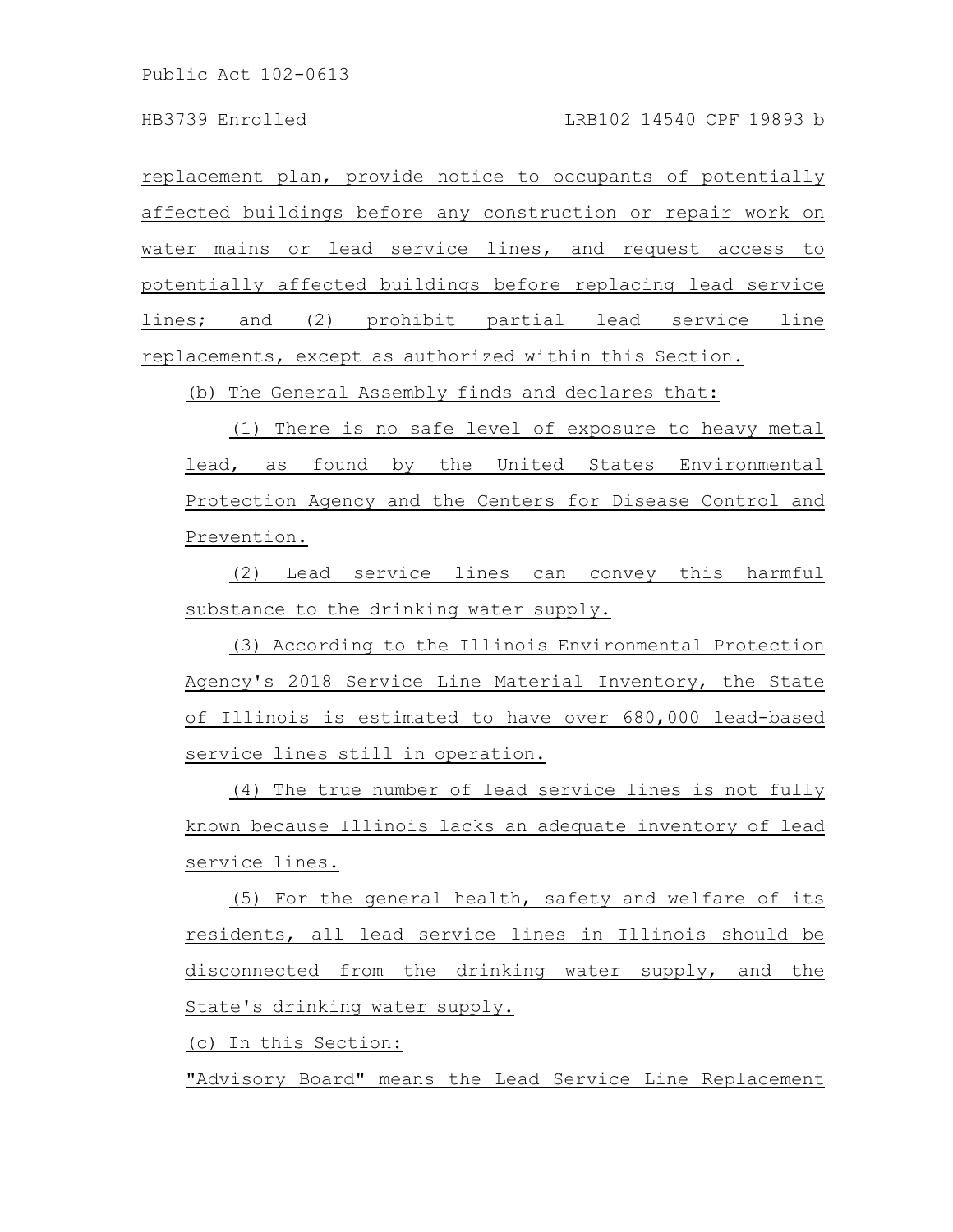### HB3739 Enrolled LRB102 14540 CPF 19893 b

Advisory Board created under subsection (x).

"Community water supply" has the meaning ascribed to it in Section 3.145 of this Act.

"Department" means the Department of Public Health.

"Emergency repair" means any unscheduled water main, water service, or water valve repair or replacement that results from failure or accident.

"Fund" means the Lead Service Line Replacement Fund created under subsection (bb).

"Lead service line" means a service line made of lead or service line connected to a lead pigtail, lead gooseneck, or other lead fitting.

"Material inventory" means a water service line material inventory developed by a community water supply under this Act.

"Noncommunity water supply" has the meaning ascribed to it in Section 3.145 of the Environmental Protection Act.

"NSF/ANSI Standard" means a water treatment standard developed by NSF International.

"Partial lead service line replacement" means replacement of only a portion of a lead service line.

"Potentially affected building" means any building that is provided water service through a service line that is either a lead service line or a suspected lead service line.

"Public water supply" has the meaning ascribed to it in Section 3.365 of this Act.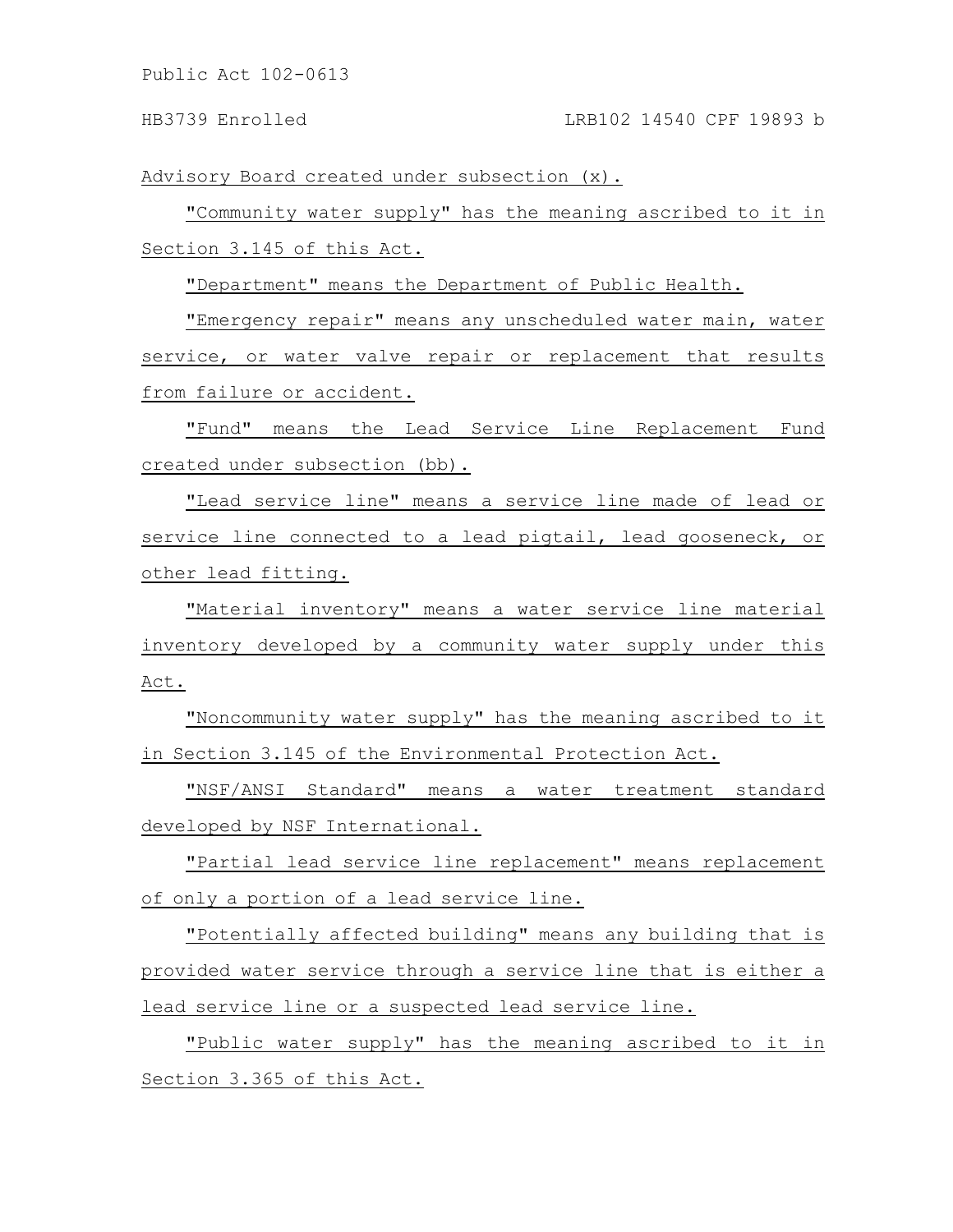"Service line" means the piping, tubing, and necessary appurtenances acting as a conduit from the water main or source of potable water supply to the building plumbing at the first shut-off valve or 18 inches inside the building, whichever is shorter.

"Suspected lead service line" means a service line that a community water supply finds more likely than not to be made of lead after completing the requirements under paragraphs (2) through (5) of subsection (h).

"Small system" means a community water supply that regularly serves water to 3,300 or fewer persons.

(d) An owner or operator of a community water supply shall:

(1) develop an initial material inventory by April 15, 2022 and electronically submit by April 15, 2023 an updated material inventory electronically to the Agency; and

(2) deliver a complete material inventory to the Agency no later than April 15, 2024, or such time as required by federal law, whichever is sooner. The complete inventory shall report the composition of all service lines in the community water supply's distribution system. (e) The Agency shall review and approve the final material inventory submitted to it under subsection (d).

(f) If a community water supply does not submit a complete inventory to the Agency by April 15, 2024 under paragraph (2)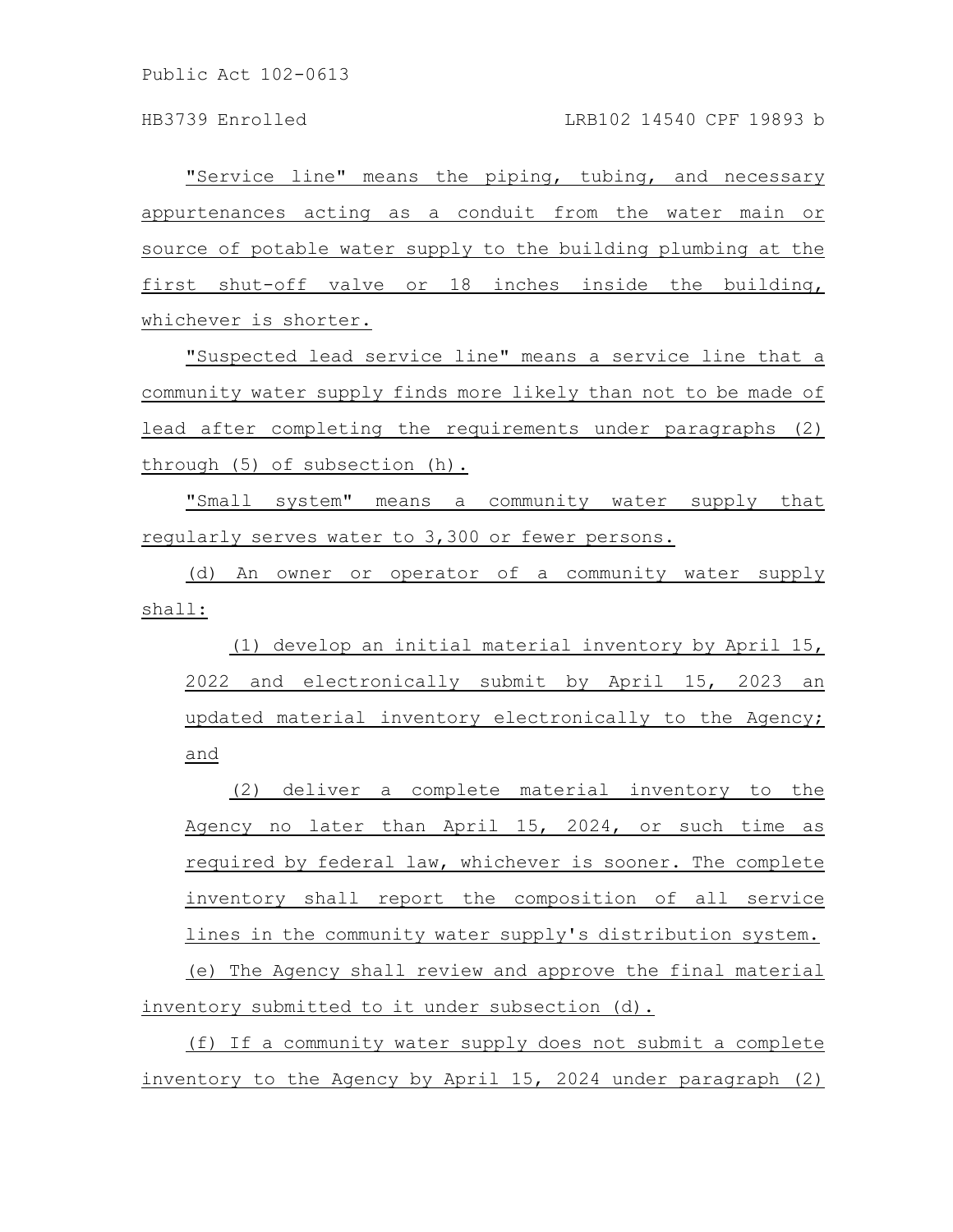of subsection (d), the community water supply may apply for an extension to the Agency no less than 3 months prior to the due date. The Agency shall develop criteria for granting material inventory extensions. When considering requests for extension, the Agency shall, at a minimum, consider:

(1) the number of service connections in a water supply; and

(2) the number of service lines of an unknown material composition.

(g) A material inventory prepared for a community water supply under subsection (d) shall identify:

(1) the total number of service lines connected to the community water supply's distribution system;

(2) the materials of construction of each service line connected to the community water supply's distribution system;

(3) the number of suspected lead service lines that were newly identified in the material inventory for the community water supply after the community water supply last submitted a service line inventory to the Agency; and

(4) the number of suspected or known lead service lines that were replaced after the community water supply last submitted a service line inventory to the Agency, and the material of the service line that replaced each lead service line.

When identifying the materials of construction under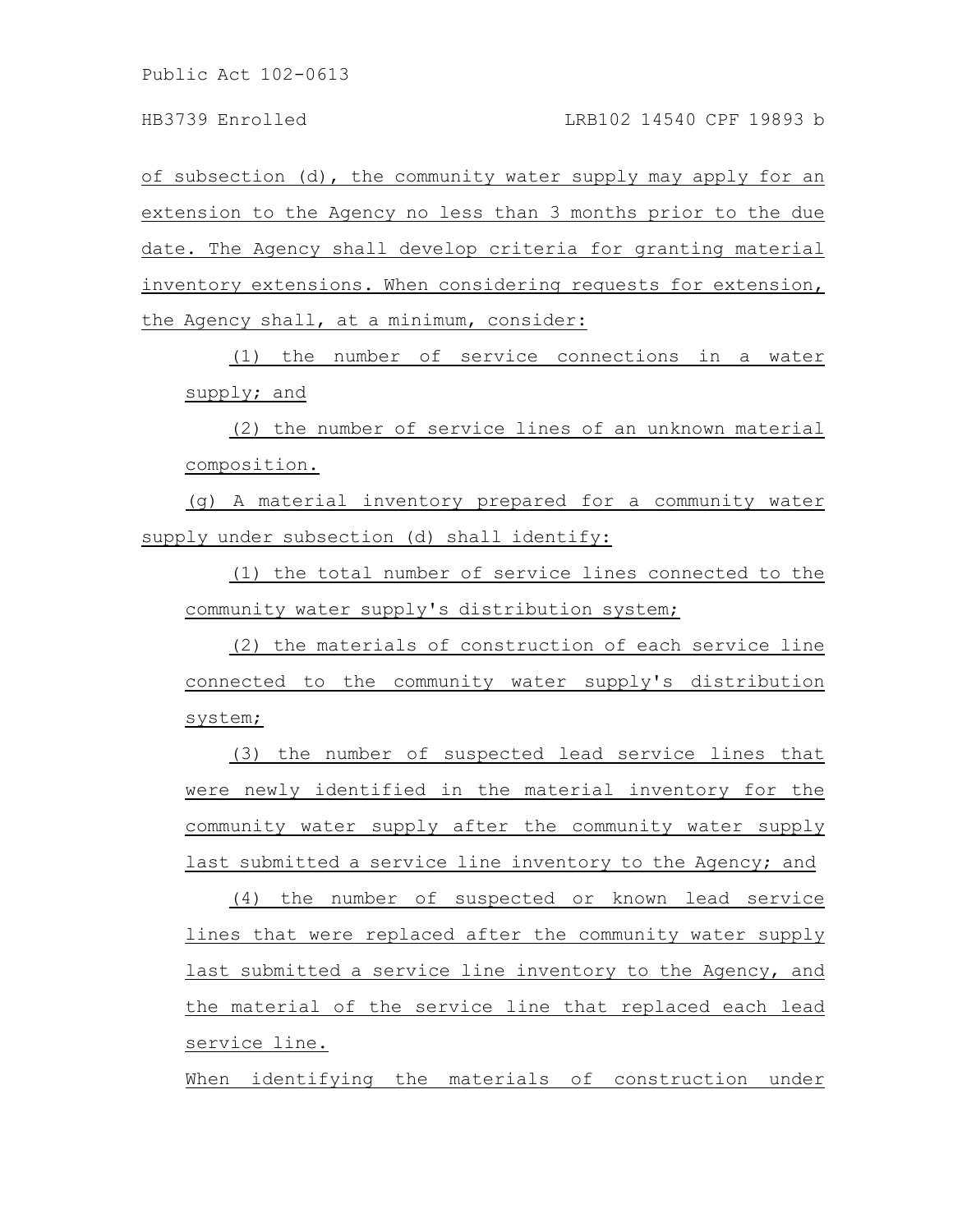paragraph (2) of this subsection, the owner or operator of the community water supply shall to the best of the owner's or operator's ability identify the type of construction material used on the customer's side of the curb box, meter, or other line of demarcation and the community water supply's side of the curb box, meter, or other line of demarcation.

(h) In completing a material inventory under subsection (d), the owner or operator of a community water supply shall:

(1) prioritize inspections of high-risk areas identified by the community water supply and inspections of high-risk facilities, such as preschools, day care centers, day care homes, group day care homes, parks, playgrounds, hospitals, and clinics, and confirm service line materials in those areas and at those facilities;

(2) review historical documentation, such as construction logs or cards, as-built drawings, purchase orders, and subdivision plans, to determine service line material construction;

(3) when conducting distribution system maintenance, visually inspect service lines and document materials of construction;

(4) identify any time period when the service lines being connected to its distribution system were primarily lead service lines, if such a time period is known or suspected; and

(5) discuss service line repair and installation with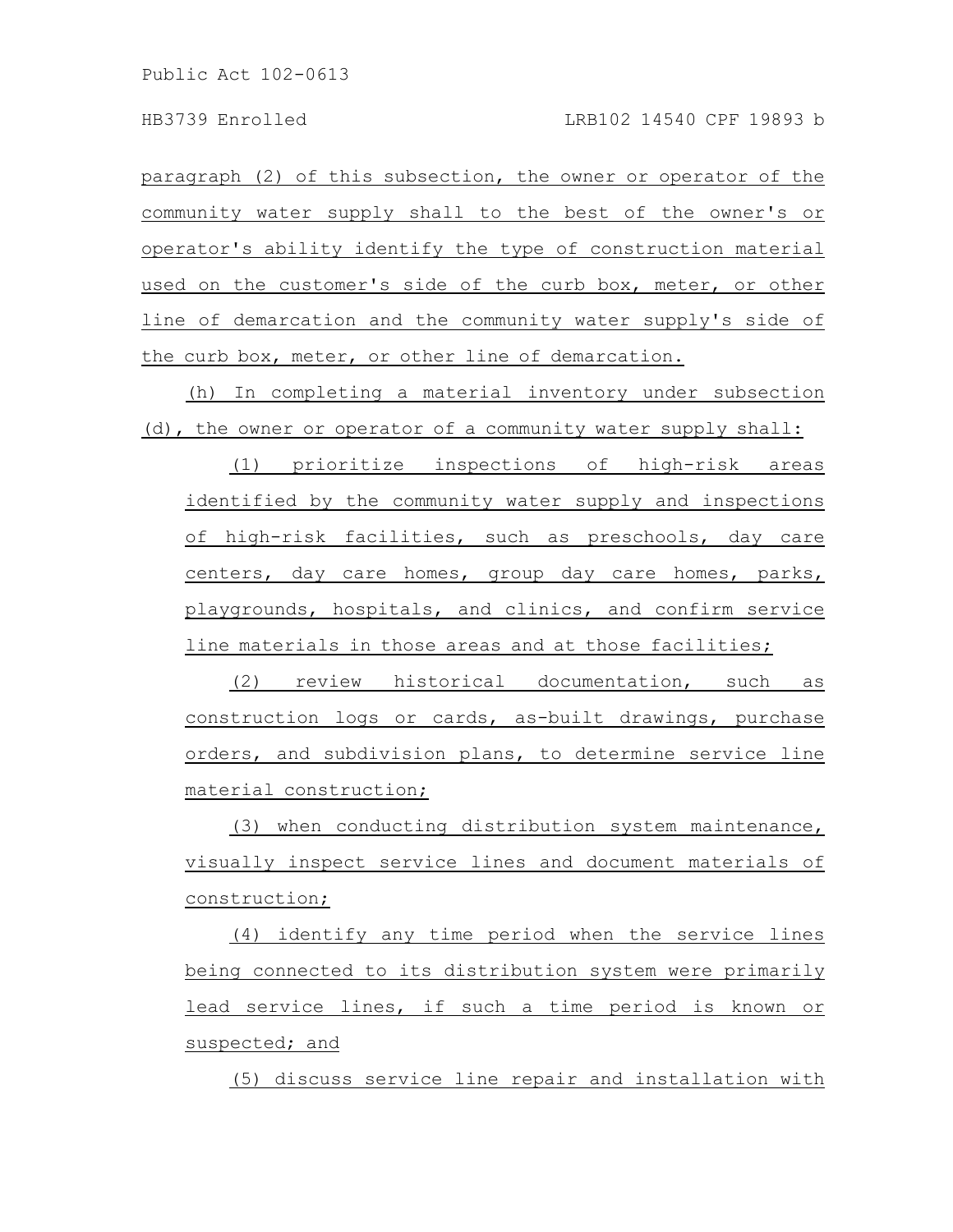HB3739 Enrolled LRB102 14540 CPF 19893 b

its employees, contractors, plumbers, other workers who worked on service lines connected to its distribution system, or all of the above.

(i) The owner or operator of each community water supply shall maintain records of persons who refuse to grant access to the interior of a building for purposes of identifying the materials of construction of a service line. If a community water supply has been denied access on the property or to the interior of a building for that reason, then the community water supply shall attempt to identify the service line as a suspected lead service line, unless documentation is provided showing otherwise.

(j) If a community water supply identifies a lead service line connected to a building, the owner or operator of the community water supply shall attempt to notify the owner of the building and all occupants of the building of the existence of the lead service line within 15 days after identifying the lead service line, or as soon as is reasonably possible thereafter. Individual written notice shall be given according to the provisions of subsection (jj).

(k) An owner or operator of a community water supply has no duty to include in the material inventory required under subsection (d) information about service lines that are physically disconnected from a water main in its distribution system.

(l) The owner or operator of each community water supply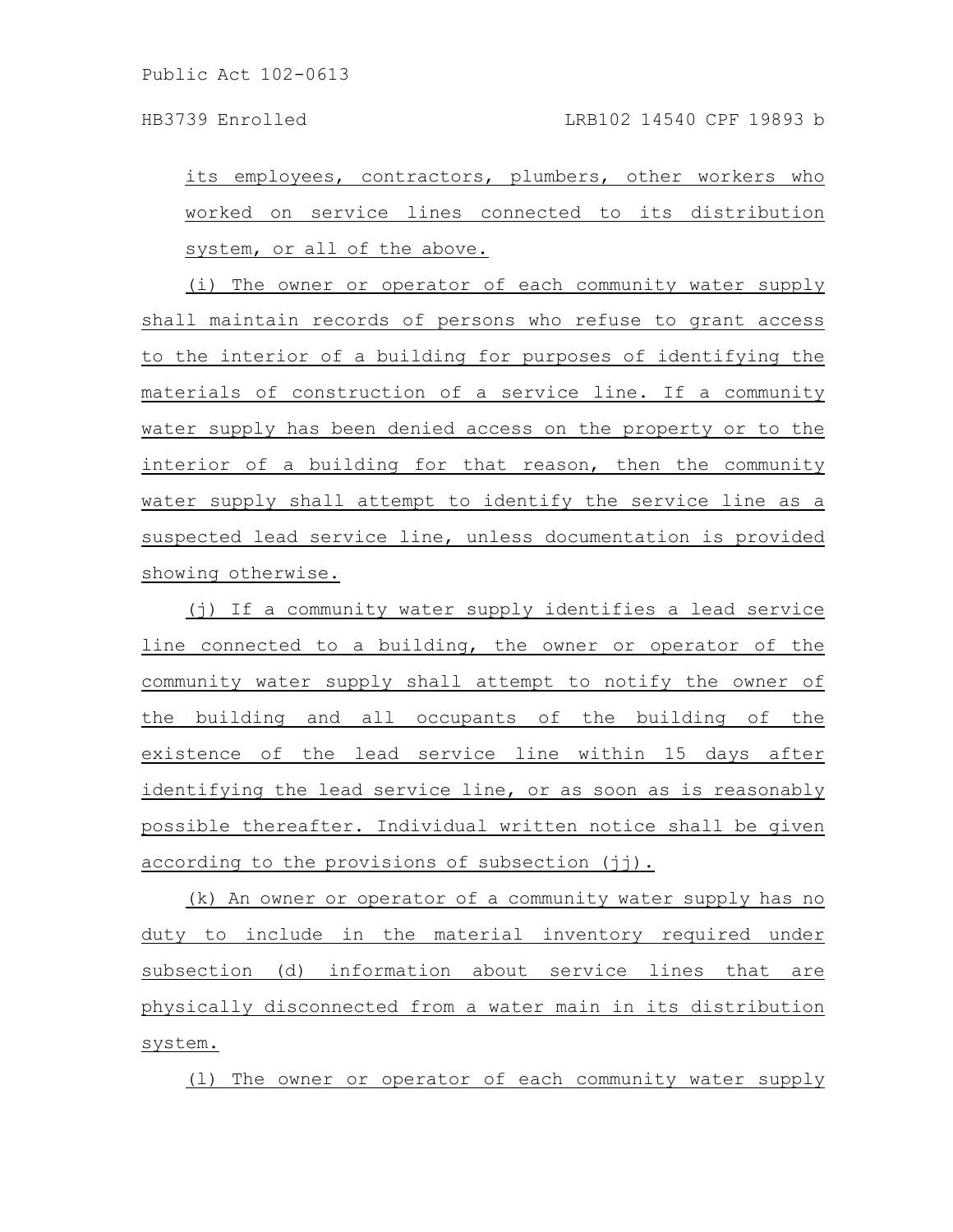shall post on its website a copy of the most recently submitted material inventory or alternatively may request that the Agency post a copy of that material inventory on the Agency's website.

(m) Nothing in this Section shall be construed to require service lines to be unearthed for the sole purpose of inventorying.

(n) When an owner or operator of a community water supply awards a contract under this Section, the owner or operator shall make a good faith effort to use contractors and vendors owned by minority persons, women, and persons with a disability, as those terms are defined in Section 2 of the Business Enterprise for Minorities, Women, and Persons with Disabilities Act, for not less than 20% of the total contracts, provided that:

(1) contracts representing at least 11% of the total projects shall be awarded to minority-owned businesses, as defined in Section 2 of the Business Enterprise for Minorities, Women, and Persons with Disabilities Act;

(2) contracts representing at least 7% of the total projects shall be awarded to women-owned businesses, as defined in Section 2 of the Business Enterprise for Minorities, Women, and Persons with Disabilities Act; and

(3) contracts representing at least 2% of the total projects shall be awarded to businesses owned by persons with a disability.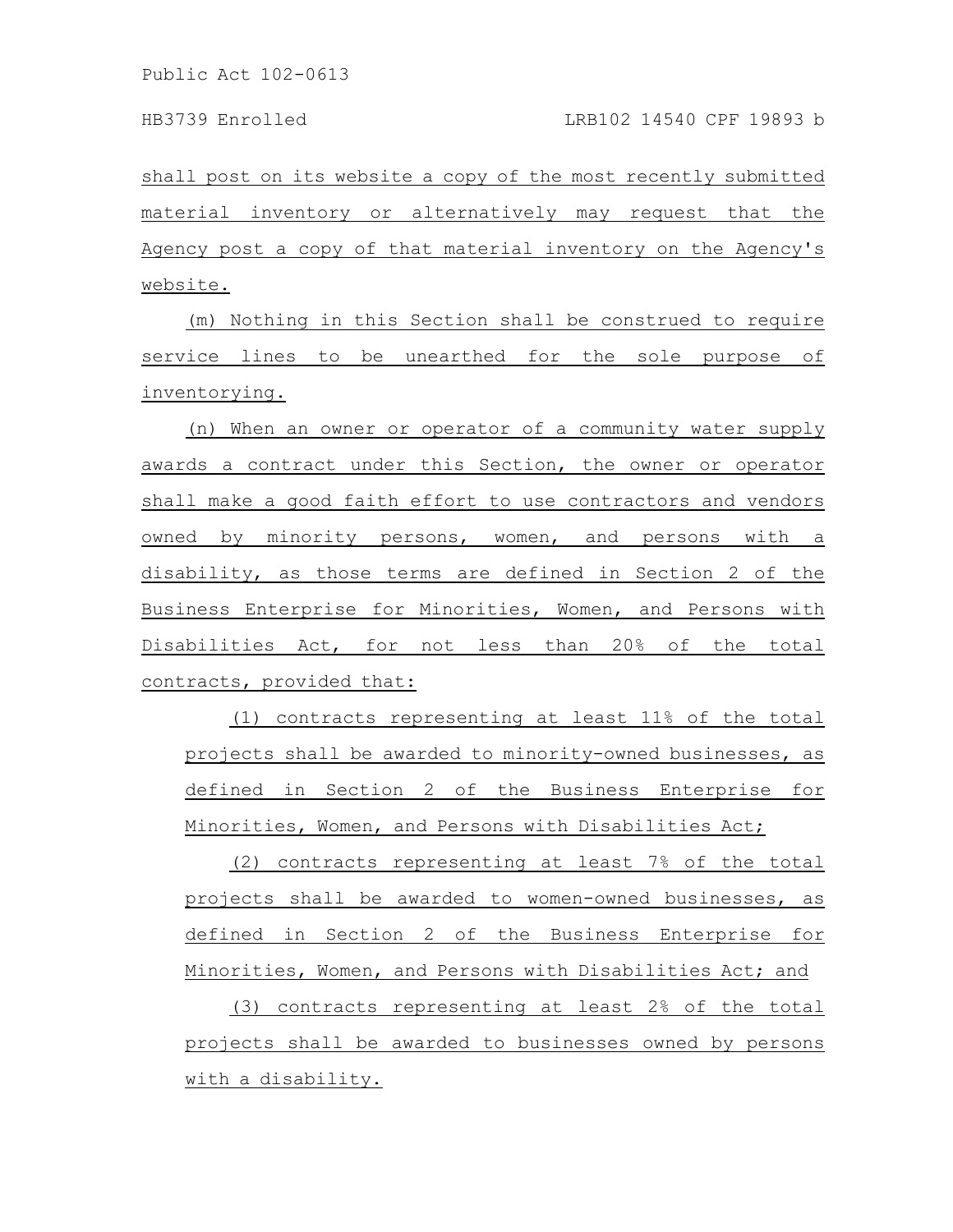Owners or operators of a community water supply are encouraged to divide projects, whenever economically feasible, into contracts of smaller size that ensure small business contractors or vendors shall have the ability to qualify in the applicable bidding process, when determining the ability to deliver on a given contract based on scope and size, as a responsible and responsive bidder.

When a contractor or vendor submits a bid or letter of intent in response to a request for proposal or other bid submission, the contractor or vendor shall include with its responsive documents a utilization plan that shall address how compliance with applicable good faith requirements set forth in this subsection shall be addressed.

Under this subsection, "good faith effort" means a community water supply has taken all necessary steps to comply with the goals of this subsection by complying with the following:

(1) Soliciting through reasonable and available means the interest of a business, as defined in Section 2 of the Business Enterprise for Minorities, Women, and Persons with Disabilities Act, that have the capability to perform the work of the contract. The community water supply must solicit this interest within sufficient time to allow certified businesses to respond.

(2) Providing interested certified businesses with adequate information about the plans, specifications, and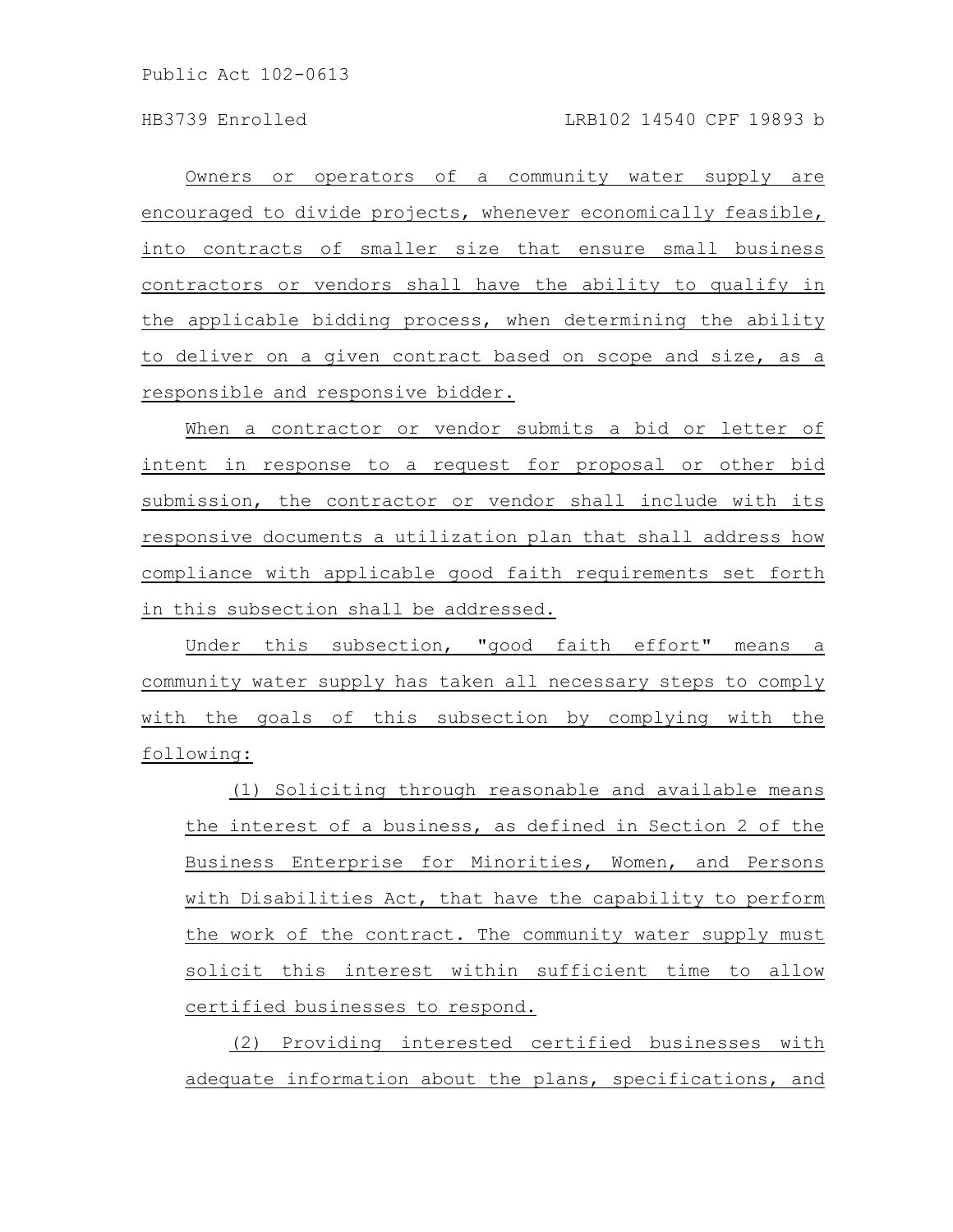requirements of the contract, including addenda, in a timely manner to assist them in responding to the solicitation.

(3) Meeting in good faith with interested certified businesses that have submitted bids.

(4) Effectively using the services of the State, minority or women community organizations, minority or women contractor groups, local, State, and federal minority or women business assistance offices, and other organizations to provide assistance in the recruitment and placement of certified businesses.

(5) Making efforts to use appropriate forums for purposes of advertising subcontracting opportunities suitable for certified businesses.

The diversity goals defined in this subsection can be met through direct award to diverse contractors and through the use of diverse subcontractors and diverse vendors to contracts.

(o) An owner or operator of a community water supply shall collect data necessary to ensure compliance with subsection (n) no less than semi-annually and shall include progress toward compliance of subsection (n) in the owner or operator's report required under subsection (t-5). The report must include data on vendor and employee diversity, including data on the owner's or operator's implementation of subsection (n). (p) Every owner or operator of a community water supply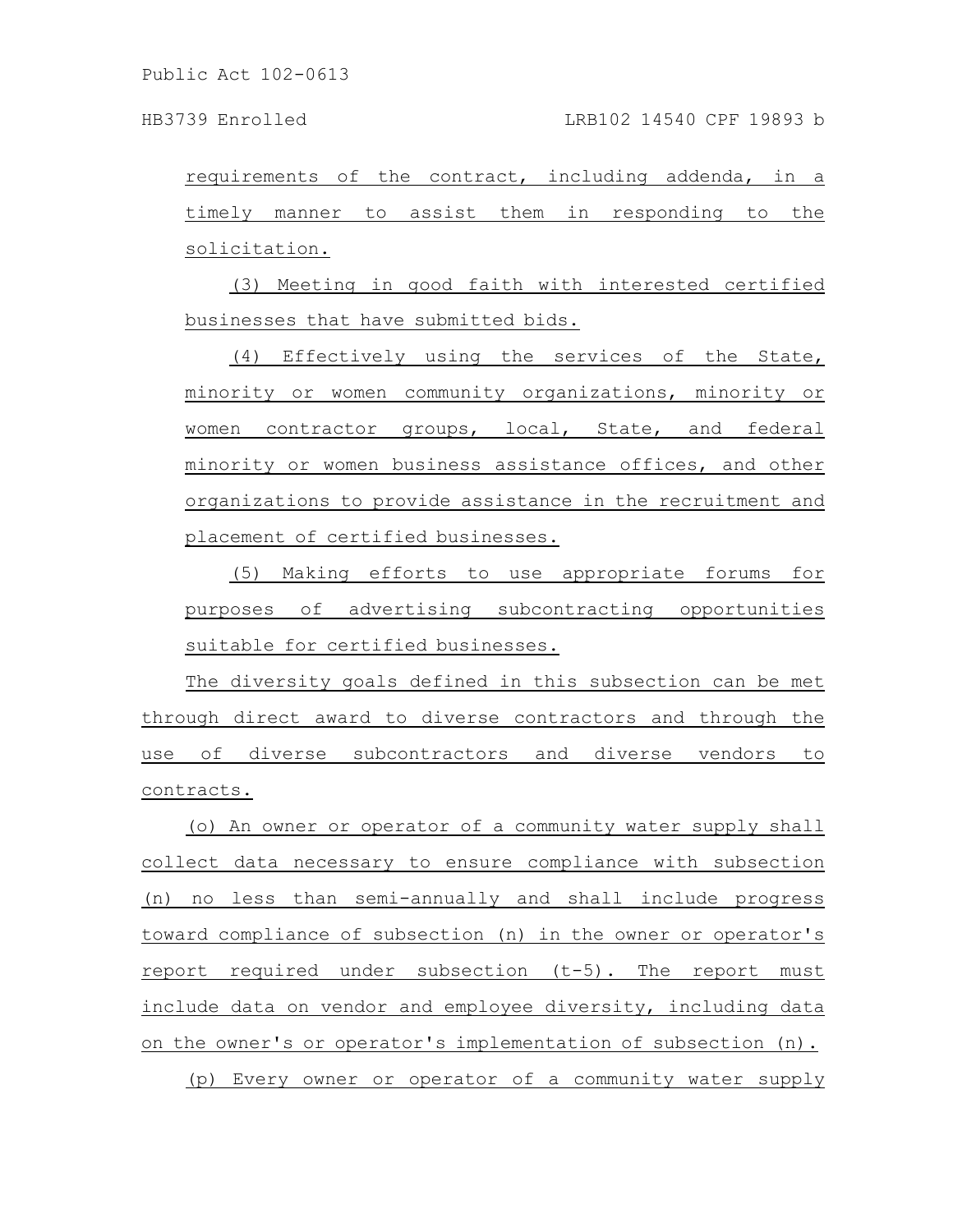## HB3739 Enrolled LRB102 14540 CPF 19893 b

that has known or suspected lead service lines shall:

(1) create a plan to:

(A) replace each lead service line connected to its distribution system; and

(B) replace each galvanized service line connected to its distribution system, if the galvanized service line is or was connected downstream to lead piping; and

(2) electronically submit, by April 15, 2024 its initial lead service line replacement plan to the Agency;

(3) electronically submit by April 15 of each year after 2024 until April 15, 2027 an updated lead service line replacement plan to the Agency for review; the updated replacement plan shall account for changes in the number of lead service lines or unknown service lines in the material inventory described in subsection (d);

(4) electronically submit by April 15, 2027 a complete and final replacement plan to the Agency for approval; the complete and final replacement plan shall account for all known and suspected lead service lines documented in the final material inventory described under paragraph (3) of subsection (d); and

(5) post on its website a copy of the plan most recently submitted to the Agency or may request that the Agency post a copy of that plan on the Agency's website. (q) Each plan required under paragraph (1) of subsection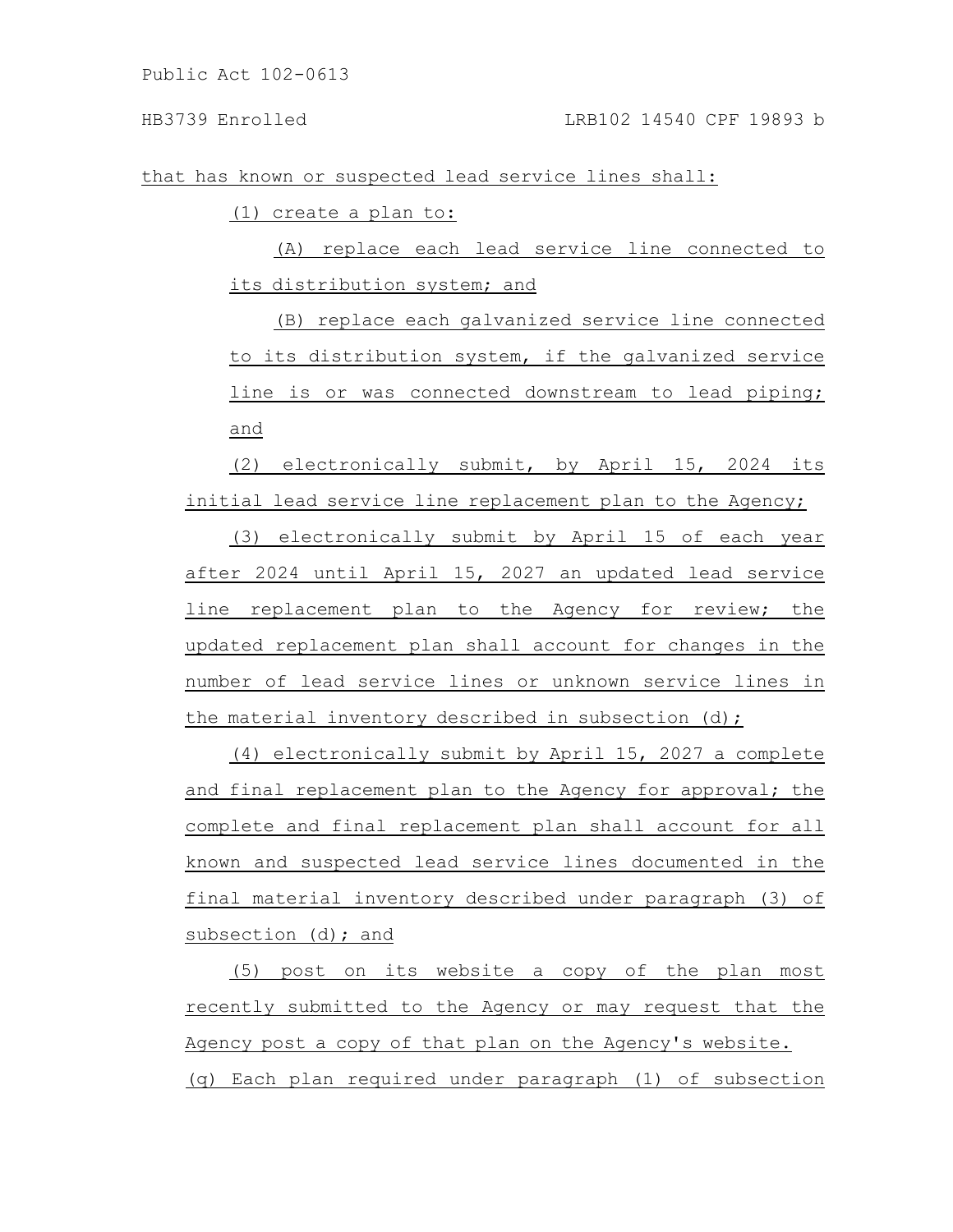### HB3739 Enrolled LRB102 14540 CPF 19893 b

(p) shall include the following:

(1) the name and identification number of the community water supply;

(2) the total number of service lines connected to the distribution system of the community water supply;

(3) the total number of suspected lead service lines connected to the distribution system of the community water supply;

(4) the total number of known lead service lines connected to the distribution system of the community water supply;

(5) the total number of lead service lines connected to the distribution system of the community water supply that have been replaced each year beginning in 2020;

(6) a proposed lead service line replacement schedule that includes one-year, 5-year, 10-year, 15-year, 20-year, 25-year, and 30-year goals;

(7) an analysis of costs and financing options for replacing the lead service lines connected to the community water supply's distribution system, which shall include, but shall not be limited to:

(A) a detailed accounting of costs associated with replacing lead service lines and galvanized lines that are or were connected downstream to lead piping;

(B) measures to address affordability and prevent service shut-offs for customers or ratepayers; and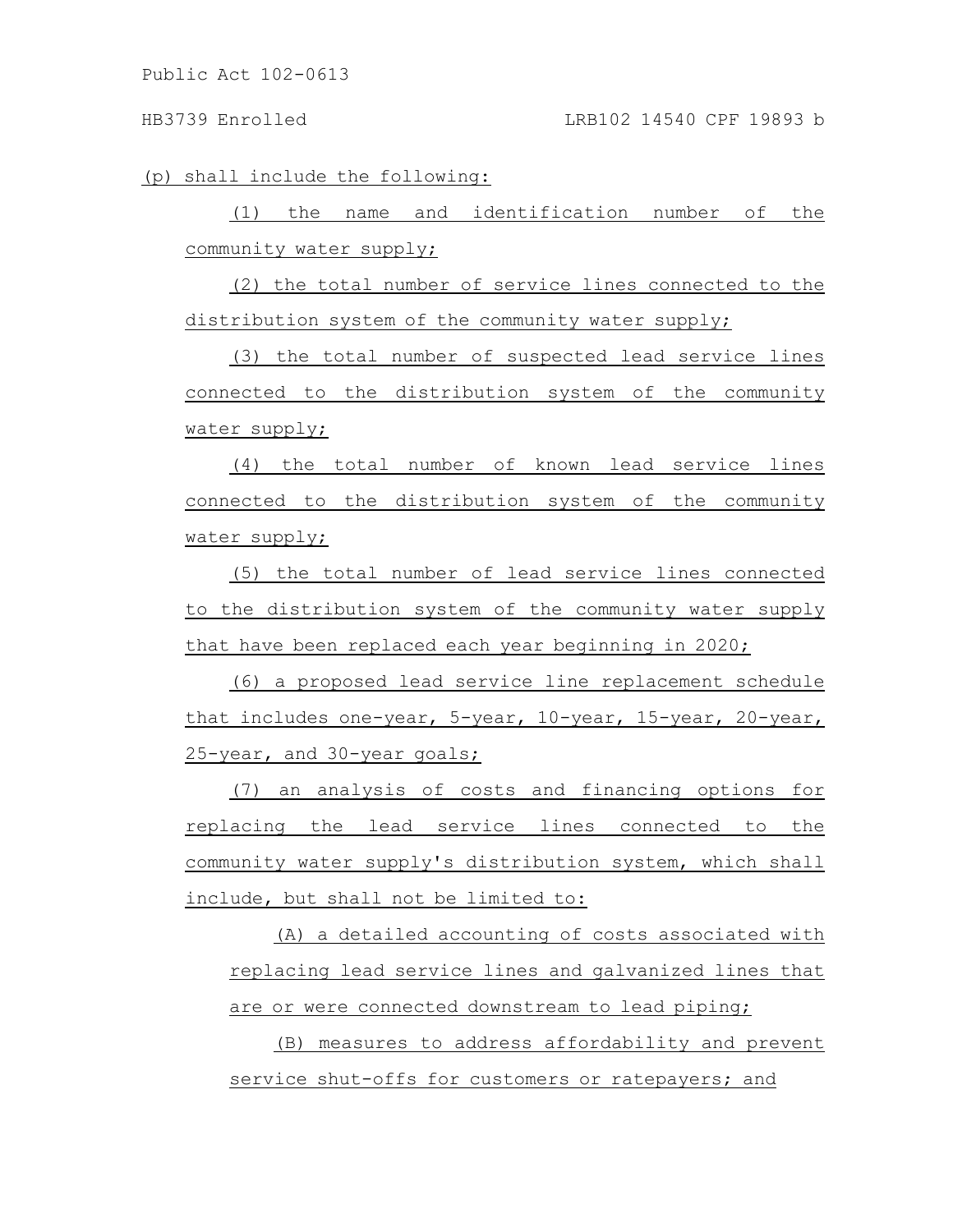HB3739 Enrolled LRB102 14540 CPF 19893 b

(C) consideration of different scenarios for structuring payments between the utility and its customers over time; and

(8) a plan for prioritizing high-risk facilities, such as preschools, day care centers, day care homes, group day care homes, parks, playgrounds, hospitals, and clinics, as well as high-risk areas identified by the community water supply;

(9) a map of the areas where lead service lines are expected to be found and the sequence with which those areas will be inventoried and lead service lines replaced;

(10) measures for how the community water supply will inform the public of the plan and provide opportunity for public comment; and

(11) measures to encourage diversity in hiring in the workforce required to implement the plan as identified under subsection (n).

(r) The Agency shall review final plans submitted to it under subsection (p). The Agency shall approve a final plan if the final plan includes all of the elements set forth under subsection (q) and the Agency determines that:

(1) the proposed lead service line replacement schedule set forth in the plan aligns with the timeline requirements set forth under subsection (v);

(2) the plan prioritizes the replacement of lead service lines that provide water service to high-risk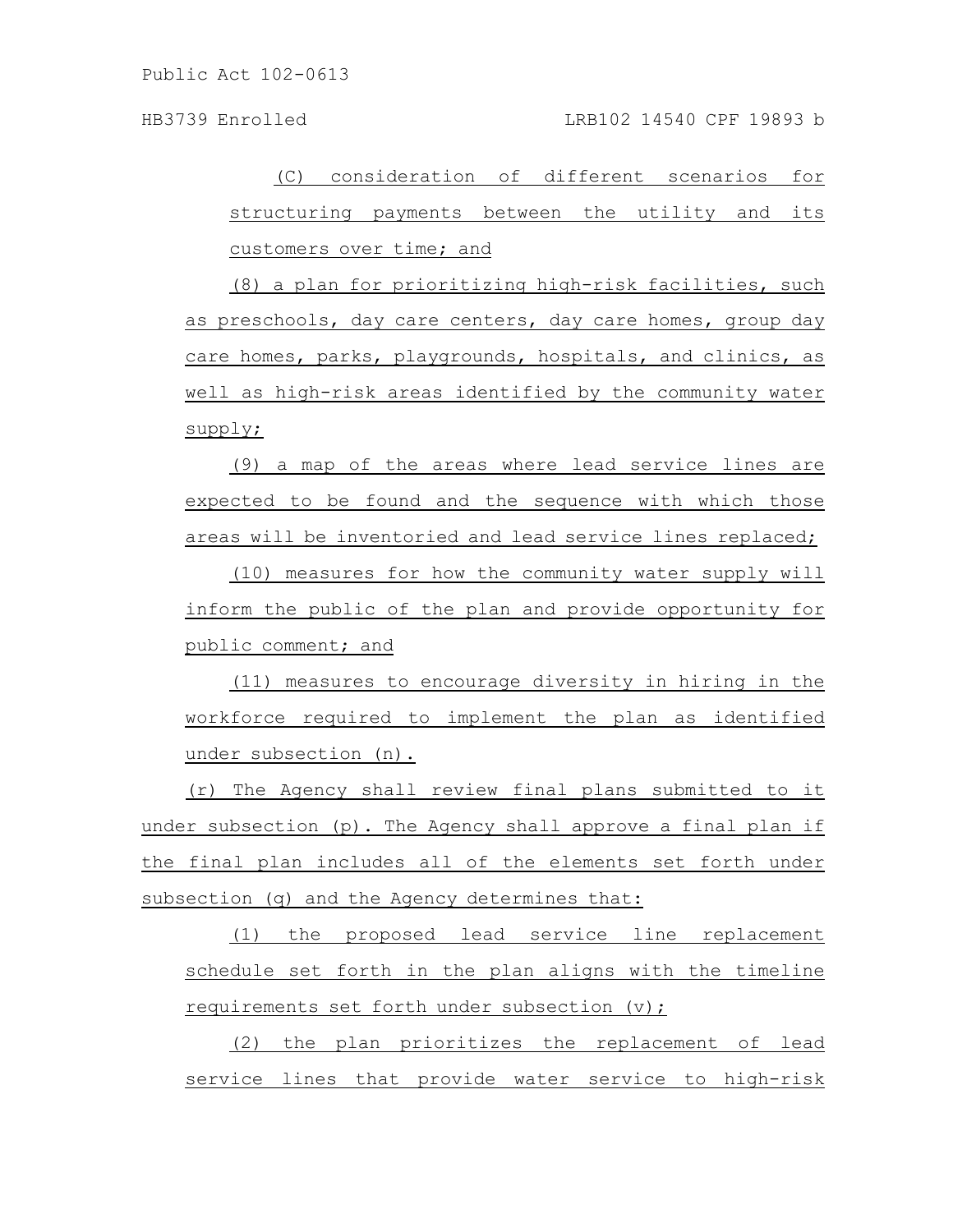facilities, such as preschools, day care centers, day care homes, group day care homes, parks, playgrounds, hospitals, and clinics, and high-risk areas identified by the community water supply;

(3) the plan includes analysis of cost and financing options; and

(4) the plan provides documentation of public review.

(s) An owner or operator of a community water supply has no duty to include in the plans required under subsection (p) information about service lines that are physically disconnected from a water main in its distribution system.

(t) If a community water supply does not deliver a complete plan to the Agency by April 15, 2027, the community water supply may apply to the Agency for an extension no less than 3 months prior to the due date. The Agency shall develop criteria for granting plan extensions. When considering requests for extension, the Agency shall, at a minimum, consider:

(1) the number of service connections in a water supply; and

(2) the number of service lines of an unknown material composition.

(t-5) After the Agency has approved the final replacement plan described in subsection (p), the owner or operator of a community water supply shall submit a report detailing progress toward plan goals to the Agency for its review. The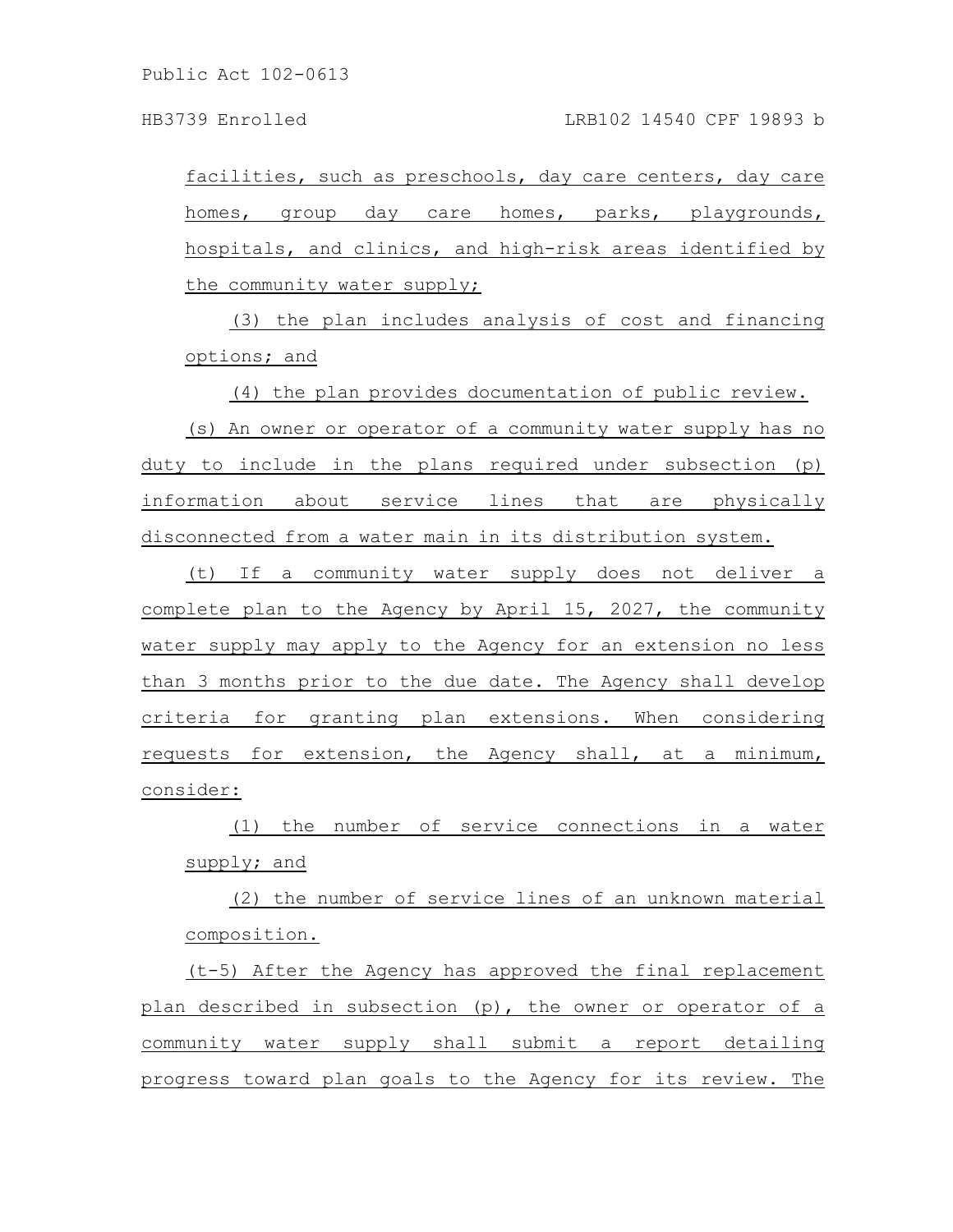report shall be submitted annually for the first 10 years, and every 3 years thereafter until all lead service lines have been replaced. Reports under this subsection shall be published in the same manner described in subsection (l). The report shall include at least the following information as it pertains to the preceding reporting period:

(1) The number of lead service lines replaced and the average cost of lead service line replacement.

(2) Progress toward meeting hiring requirements as described in subsection (n) and subsection (o).

(3) The percent of customers electing a waiver offered, as described in subsections (ii) and (jj), among those customers receiving a request or notification to perform a lead service line replacement.

(4) The method or methods used by the community water supply to finance lead service line replacement.

(u) Notwithstanding any other provision of law, in order to provide for costs associated with lead service line remediation and replacement, the corporate authorities of a municipality may, by ordinance or resolution by the corporate authorities, exercise authority provided in Section 27-5 et seq. of the Property Tax Code and Sections 8-3-1, 8-11-1, 8-11-5, 8-11-6, 9-1-1 et seq., 9-3-1 et seq., 9-4-1 et seq., 11-131-1, and 11-150-1 of the Illinois Municipal Code. Taxes levied for this purpose shall be in addition to taxes for general purposes authorized under Section 8-3-1 of the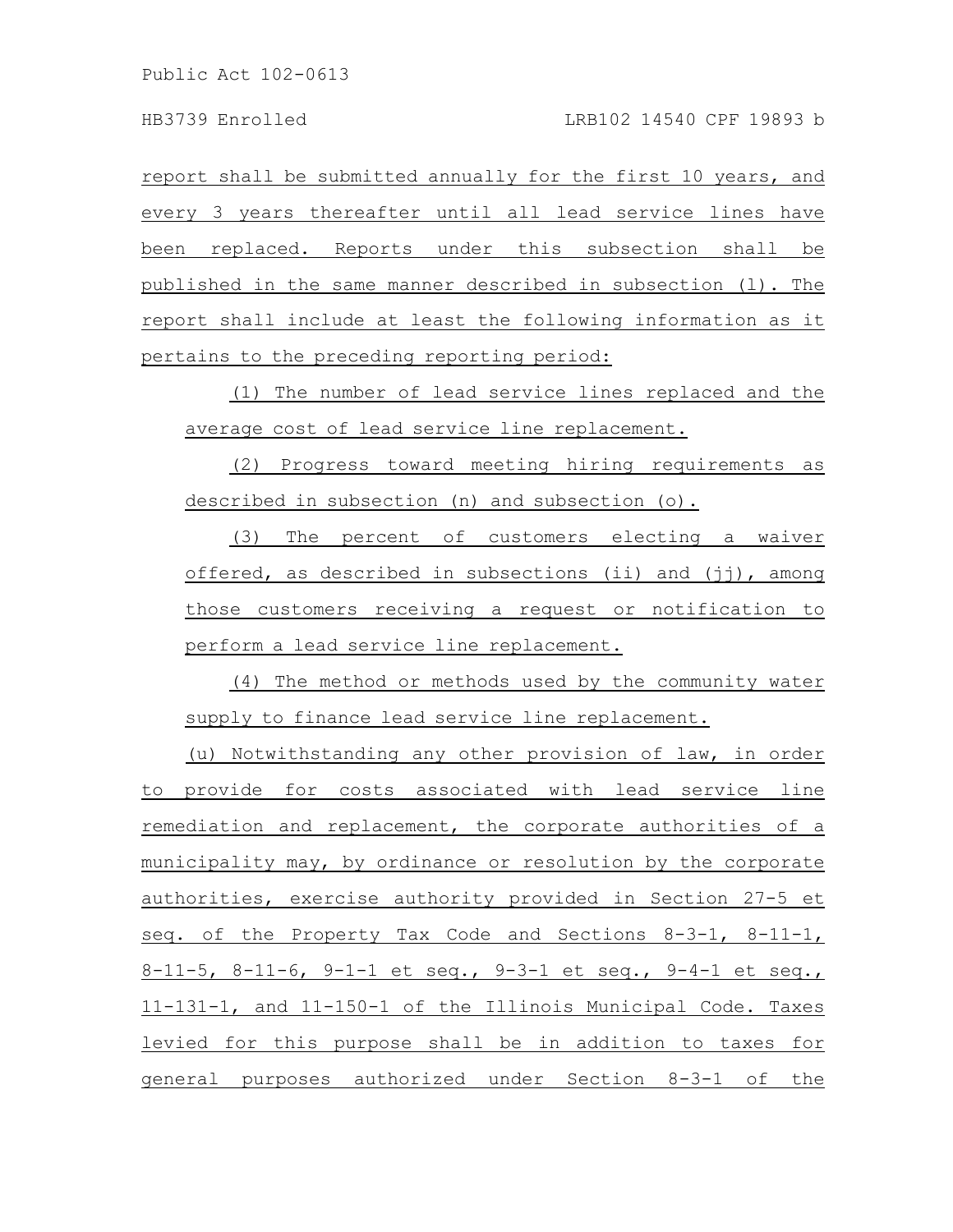Illinois Municipal Code and shall be included in the taxing district's aggregate extension for the purposes of Division 5 of Article 18 of the Property Tax Code.

(v) Every owner or operator of a community water supply shall replace all known lead service lines, subject to the requirements of subsection (ff), according to the following replacement rates and timelines to be calculated from the date of submission of the final replacement plan to the Agency:

(1) A community water supply reporting 1,200 or fewer lead service lines in its final inventory and replacement plan shall replace all lead service lines, at an annual rate of no less than 7% of the amount described in the final inventory, with a timeline of up to 15 years for completion.

(2) A community water supply reporting more than 1,200 but fewer than 5,000 lead service lines in its final inventory and replacement plan shall replace all lead service lines, at an annual rate of no less than 6% of the amount described in the final inventory, with a timeline of up to 17 years for completion.

(3) A community water supply reporting more than 4,999 but fewer than 10,000 lead service lines in its final inventory and replacement plan shall replace all lead service lines, at an annual rate of no less than 5% of the amount described in the final inventory, with a timeline of up to 20 years for completion.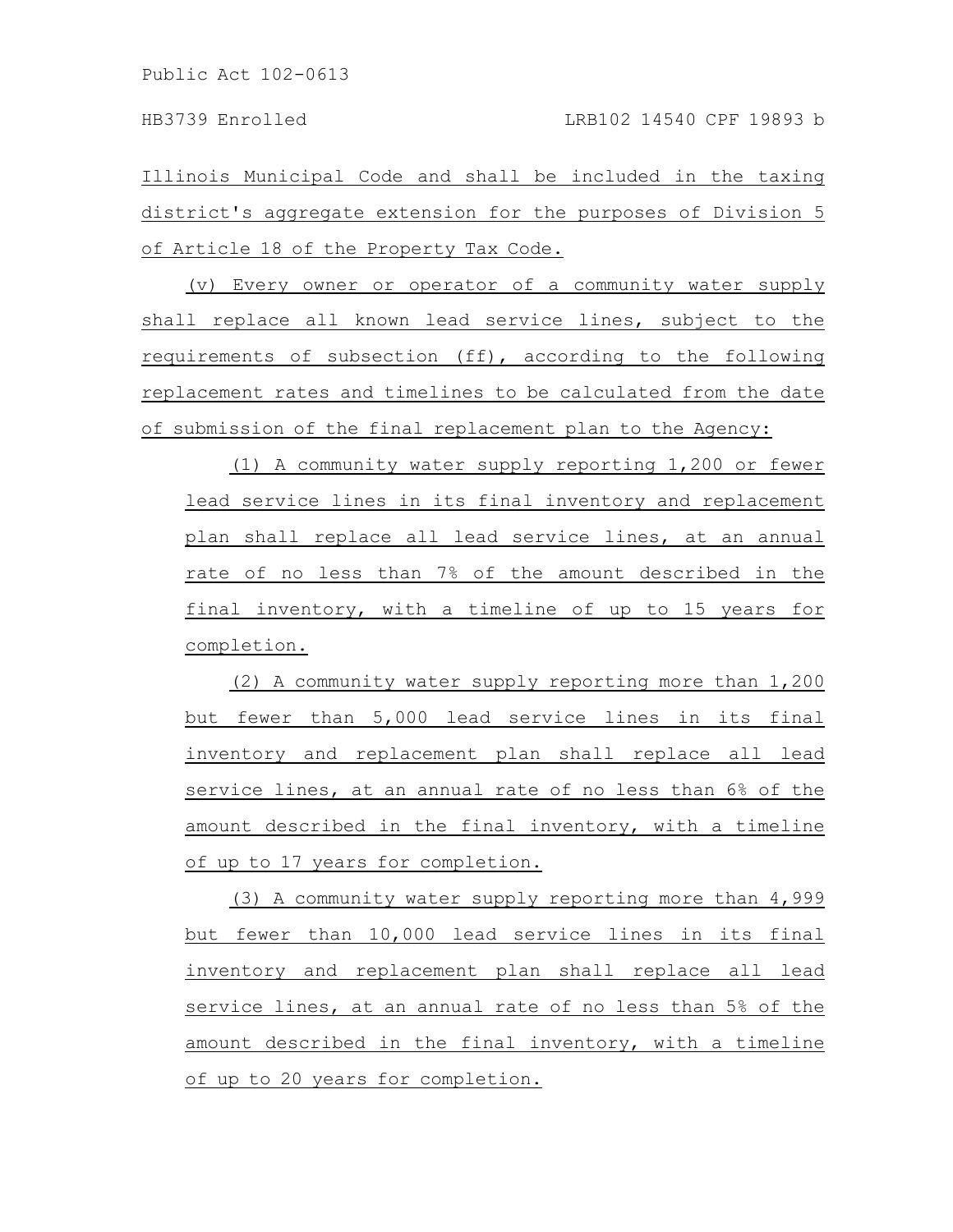(4) A community water supply reporting more than 9,999 but fewer than 99,999 lead service lines in its final inventory and replacement plan shall replace all lead service lines, at an annual rate of no less than 3% of the amount described in the final inventory, with a timeline of up to 34 years for completion.

(5) A community water supply reporting more than 99,999 lead service lines in its final inventory and replacement plan shall replace all lead service lines, at an annual rate of no less than 2% of the amount described in the final inventory, with a timeline of up to 50 years for completion.

(w) A community water supply may apply to the Agency for an extension to the replacement timelines described in paragraphs (1) through (5) of subsection (v). The Agency shall develop criteria for granting replacement timeline extensions. When considering requests for timeline extensions, the Agency shall, at a minimum, consider:

(1) the number of service connections in a water supply; and

(2) unusual circumstances creating hardship for a community.

The Agency may grant one extension of additional time equal to not more than 20% of the original replacement timeline, except in situations of extreme hardship in which the Agency may consider a second additional extension equal to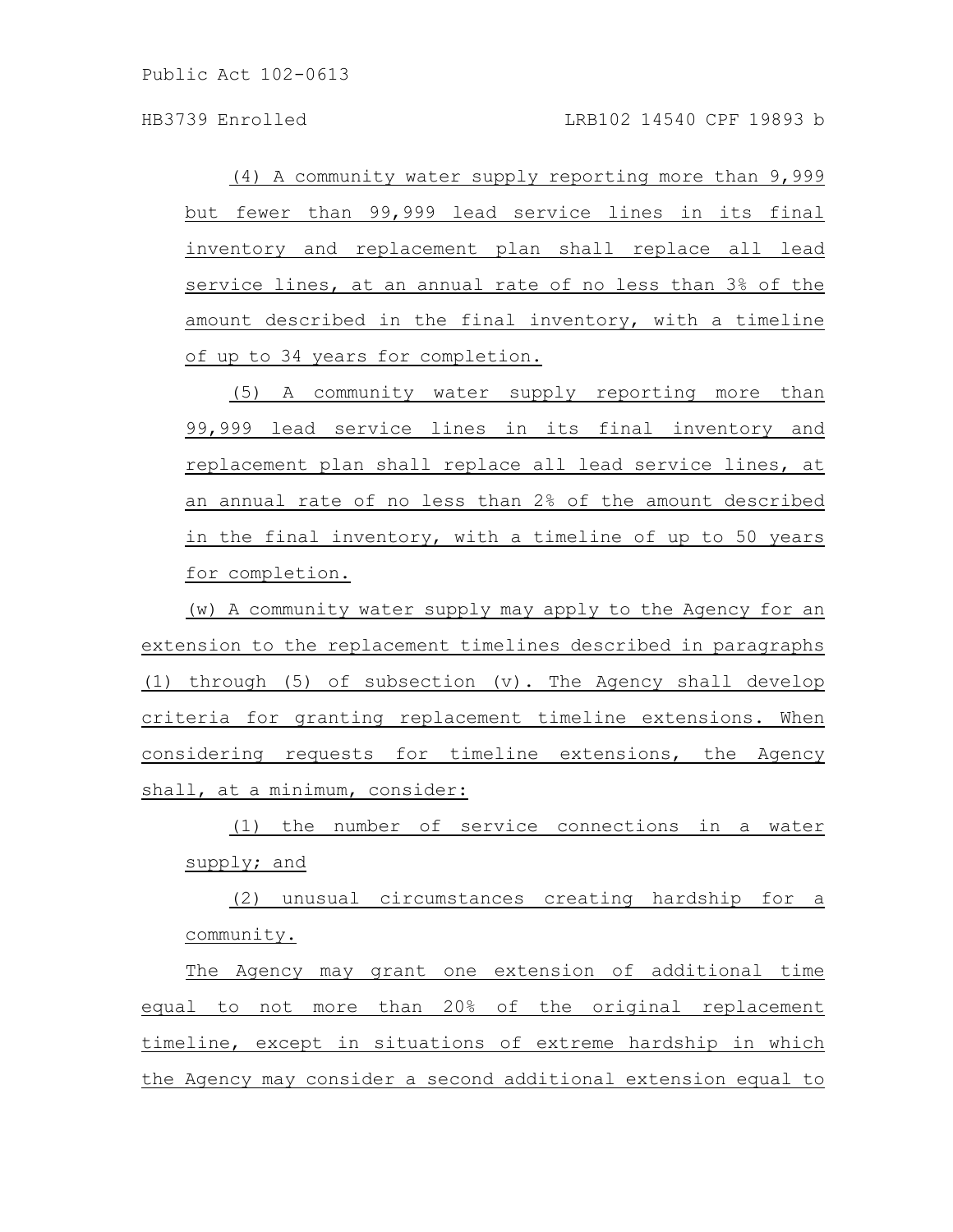not more than 10% of the original replacement timeline.

Replacement rates and timelines shall be calculated from the date of submission of the final plan to the Agency.

(x) The Lead Service Line Replacement Advisory Board is created within the Agency. The Advisory Board shall convene within 120 days after the effective date of this amendatory Act of the 102nd General Assembly.

The Advisory Board shall consist of at least 28 voting members, as follows:

(1) the Director of the Agency, or his or her designee, who shall serve as chairperson;

(2) the Director of Revenue, or his or her designee;

(3) the Director of Public Health, or his or her designee;

(4) fifteen members appointed by the Agency as follows:

(A) one member representing a statewide organization of municipalities as authorized by Section 1-8-1 of the Illinois Municipal Code;

(B) two members who are mayors representing municipalities located in any county south of the southernmost county represented by one of the 10 largest municipalities in Illinois by population, or their respective designees;

(C) two members who are representatives from public health advocacy groups;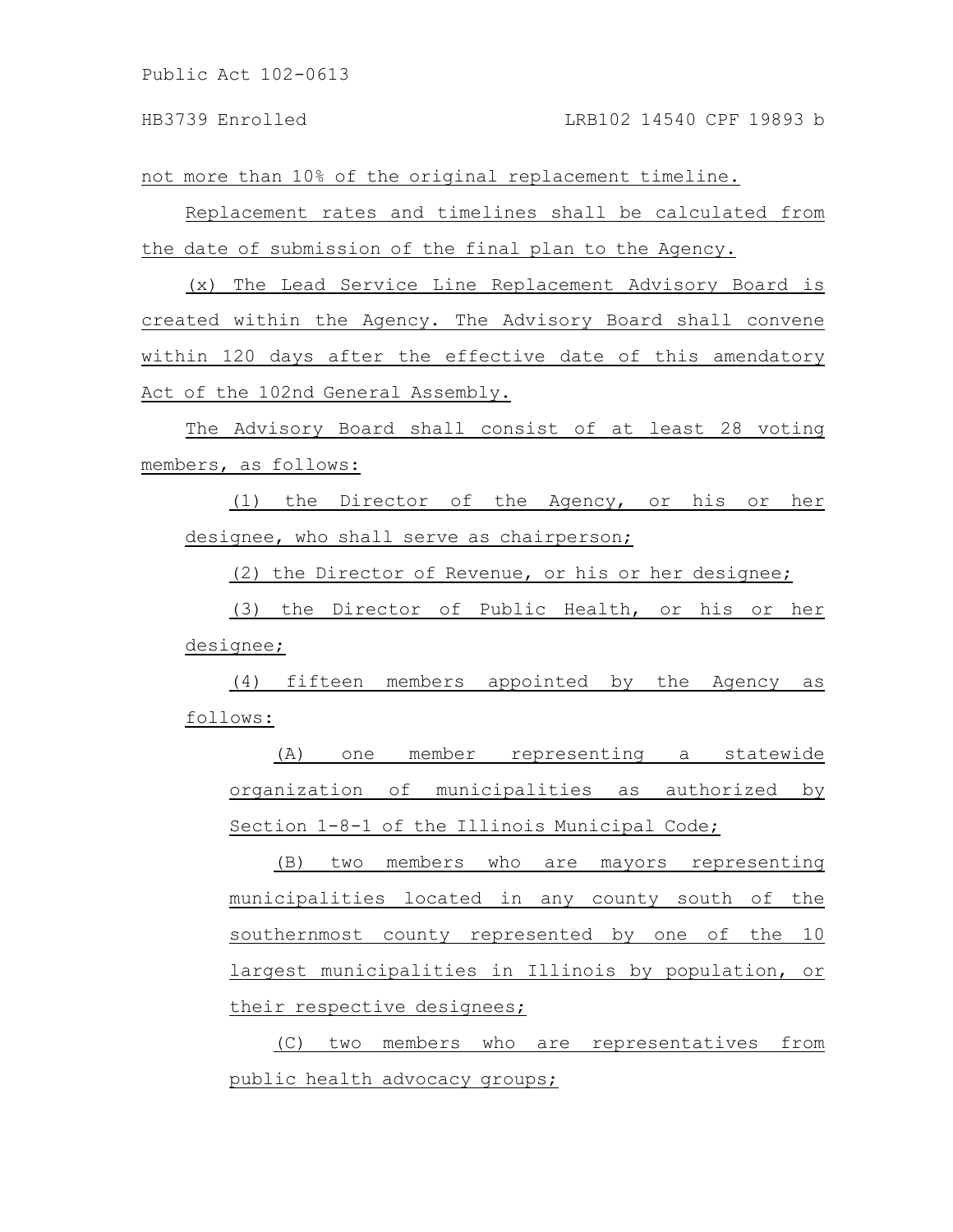(D) two members who are representatives from publicly-owned water utilities;

(E) one member who is a representative from a public utility as defined under Section 3-105 of the Public Utilities Act that provides water service in the State of Illinois;

(F) one member who is a research professional employed at an Illinois academic institution and specializing in water infrastructure research;

(G) two members who are representatives from nonprofit civic organizations;

(H) one member who is a representative from a statewide organization representing environmental organizations;

(I) two members who are representatives from organized labor; and

(J) one member representing an environmental justice organization; and

(5) ten members who are the mayors of the 10 largest municipalities in Illinois by population, or their respective designees.

No less than 10 of the 28 voting members shall be persons of color, and no less than 3 shall represent communities defined or self-identified as environmental justice communities.

Advisory Board members shall serve without compensation,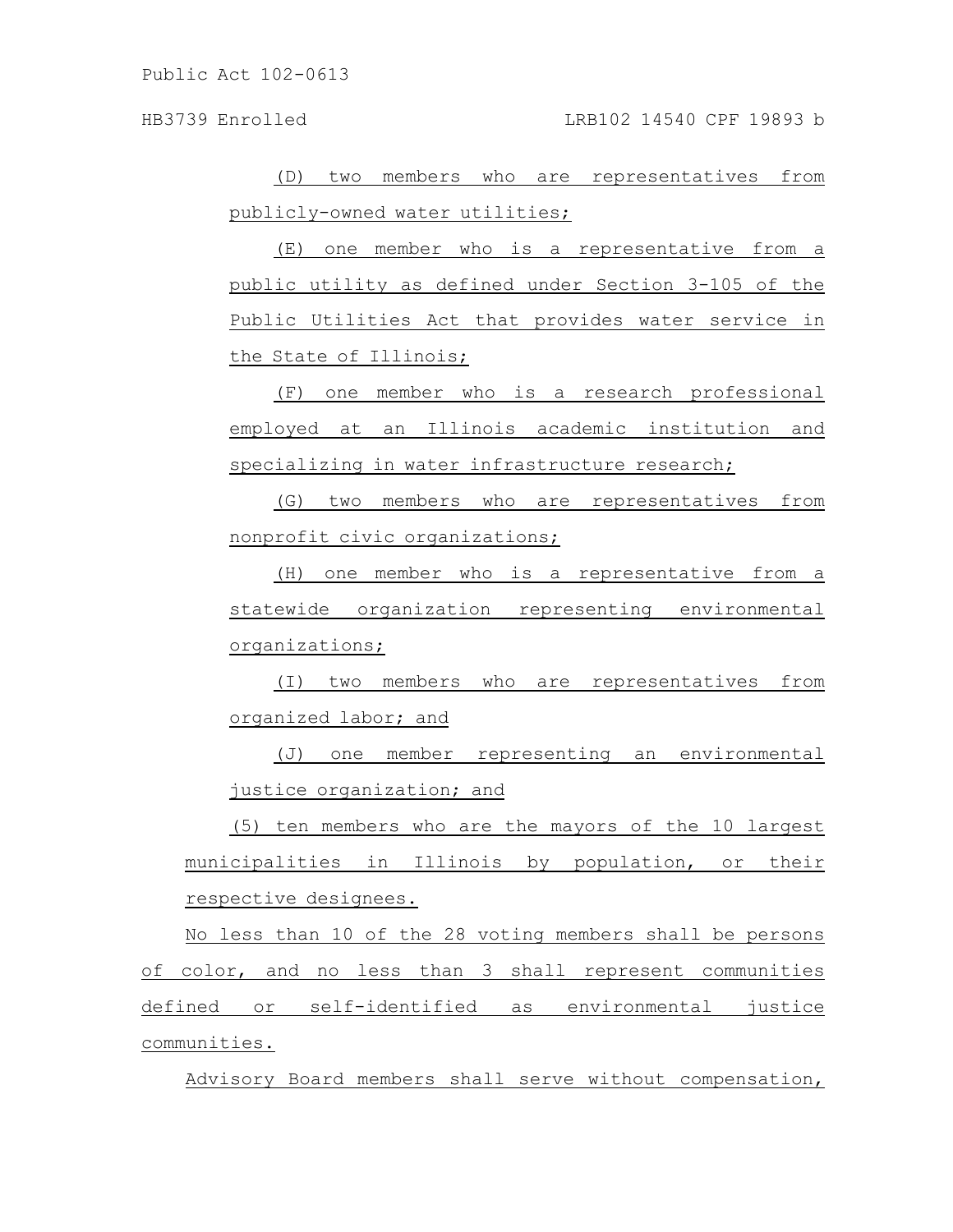but may be reimbursed for necessary expenses incurred in the performance of their duties from funds appropriated for that purpose. The Agency shall provide administrative support to the Advisory Board.

The Advisory Board shall meet no less than once every 6 months.

(y) The Advisory Board shall have, at a minimum, the following duties:

(1) advising the Agency on best practices in lead service line replacement;

(2) reviewing the progress of community water supplies toward lead service line replacement goals;

(3) advising the Agency on other matters related to the administration of the provisions of this Section;

(4) advising the Agency on the integration of existing lead service line replacement plans with any statewide plan; and

(5) providing technical support and practical expertise in general.

(z) Within 18 months after the effective date of this amendatory Act of the 102nd General Assembly, the Advisory Board shall deliver a report of its recommendations to the Governor and the General Assembly concerning opportunities for dedicated, long-term revenue options for funding lead service line replacement. In submitting recommendations, the Advisory Board shall consider, at a minimum, the following: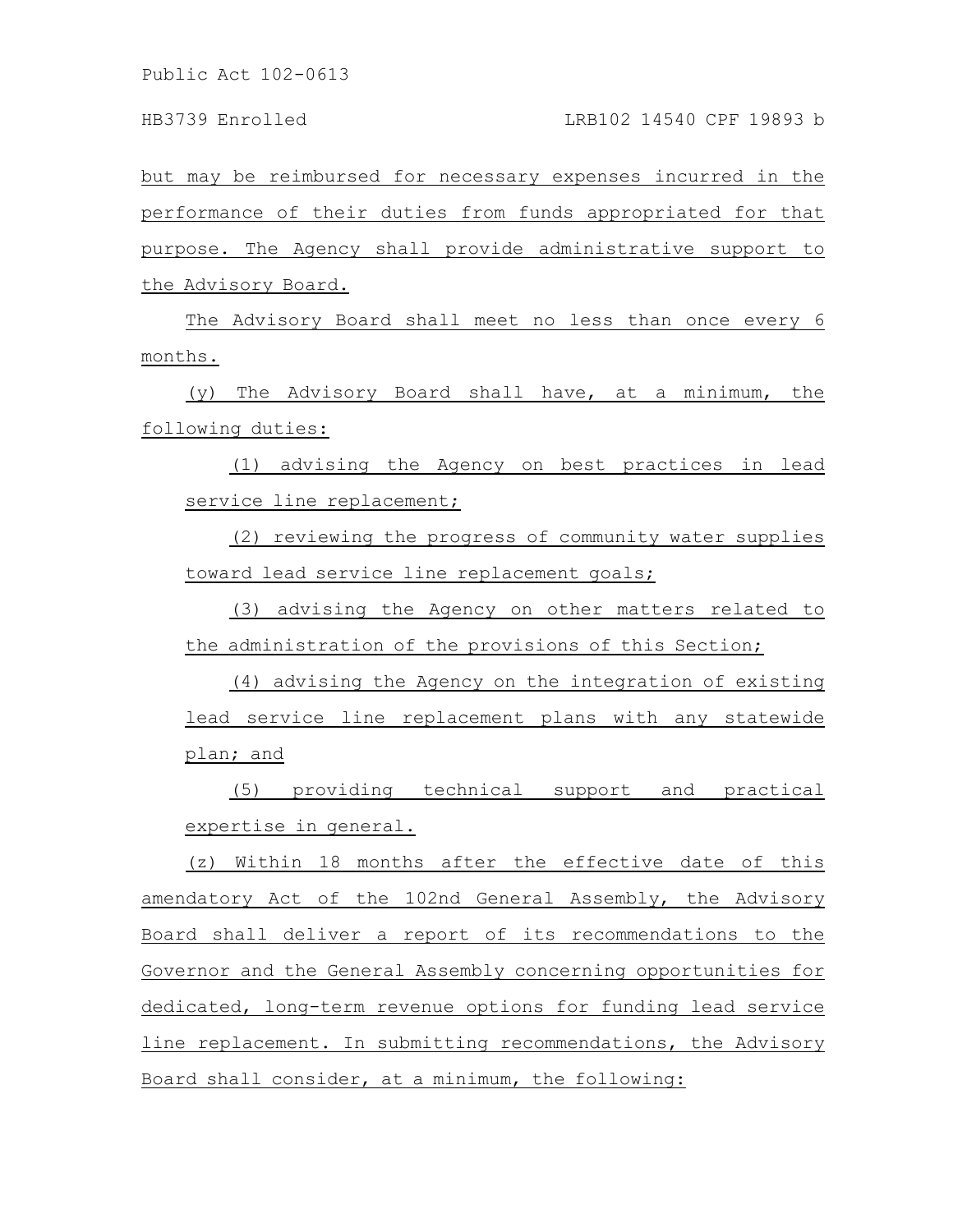HB3739 Enrolled LRB102 14540 CPF 19893 b

(1) the sufficiency of various revenue sources to adequately fund replacement of all lead service lines in Illinois;

(2) the financial burden, if any, on households falling below 150% of the federal poverty limit;

(3) revenue options that guarantee low-income households are protected from rate increases;

(4) an assessment of the ability of community water supplies to assess and collect revenue;

(5) variations in financial resources among individual households within a service area; and

(6) the protection of low-income households from rate increases.

(aa) Within 10 years after the effective date of this amendatory Act of the 102nd General Assembly, the Advisory Board shall prepare and deliver a report to the Governor and General Assembly concerning the status of all lead service line replacement within the State.

(bb) The Lead Service Line Replacement Fund is created as a special fund in the State treasury to be used by the Agency for the purposes provided under this Section. The Fund shall be used exclusively to finance and administer programs and activities specified under this Section and listed under this subsection.

The objective of the Fund is to finance activities associated with identifying and replacing lead service lines,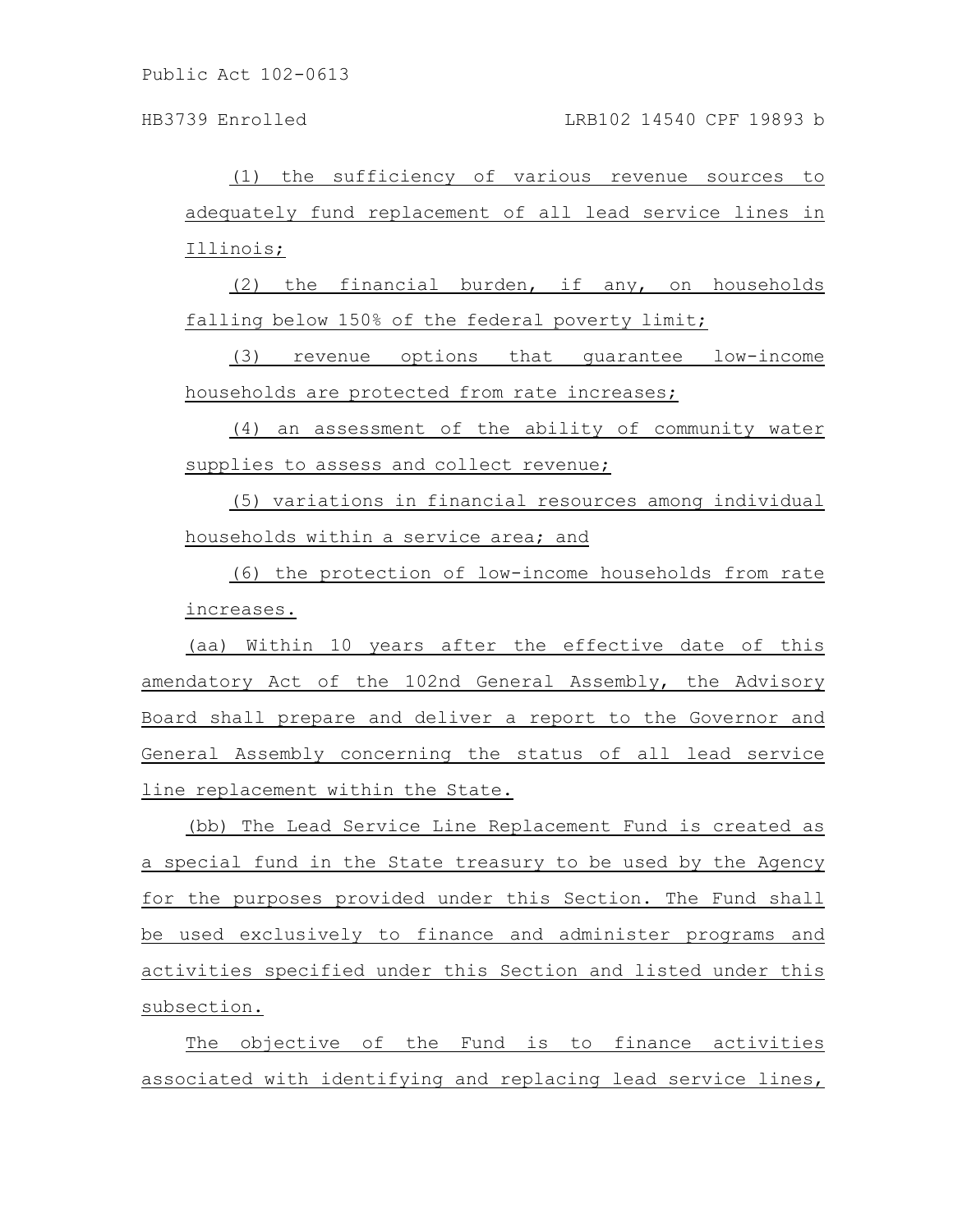build Agency capacity to oversee the provisions of this Section, and provide related assistance for the activities listed under this subsection.

The Agency shall be responsible for the administration of the Fund and shall allocate moneys on the basis of priorities established by the Agency through administrative rule. On July 1, 2022 and on July 1 of each year thereafter, the Agency shall determine the available amount of resources in the Fund that can be allocated to the activities identified under this Section and shall allocate the moneys accordingly.

Notwithstanding any other law to the contrary, the Lead Service Line Replacement Fund is not subject to sweeps, administrative charge-backs, or any other fiscal maneuver that would in any way transfer any amounts from the Lead Service Line Replacement Fund into any other fund of the State.

(cc) Within one year after the effective date of this amendatory Act of the 102 General Assembly, the Agency shall design rules for a program for the purpose of administering lead service line replacement funds. The rules must, at minimum, contain:

(1) the process by which community water supplies may apply for funding; and

(2) the criteria for determining unit of local government eligibility and prioritization for funding, including the prevalence of low-income households, as measured by median household income, the prevalence of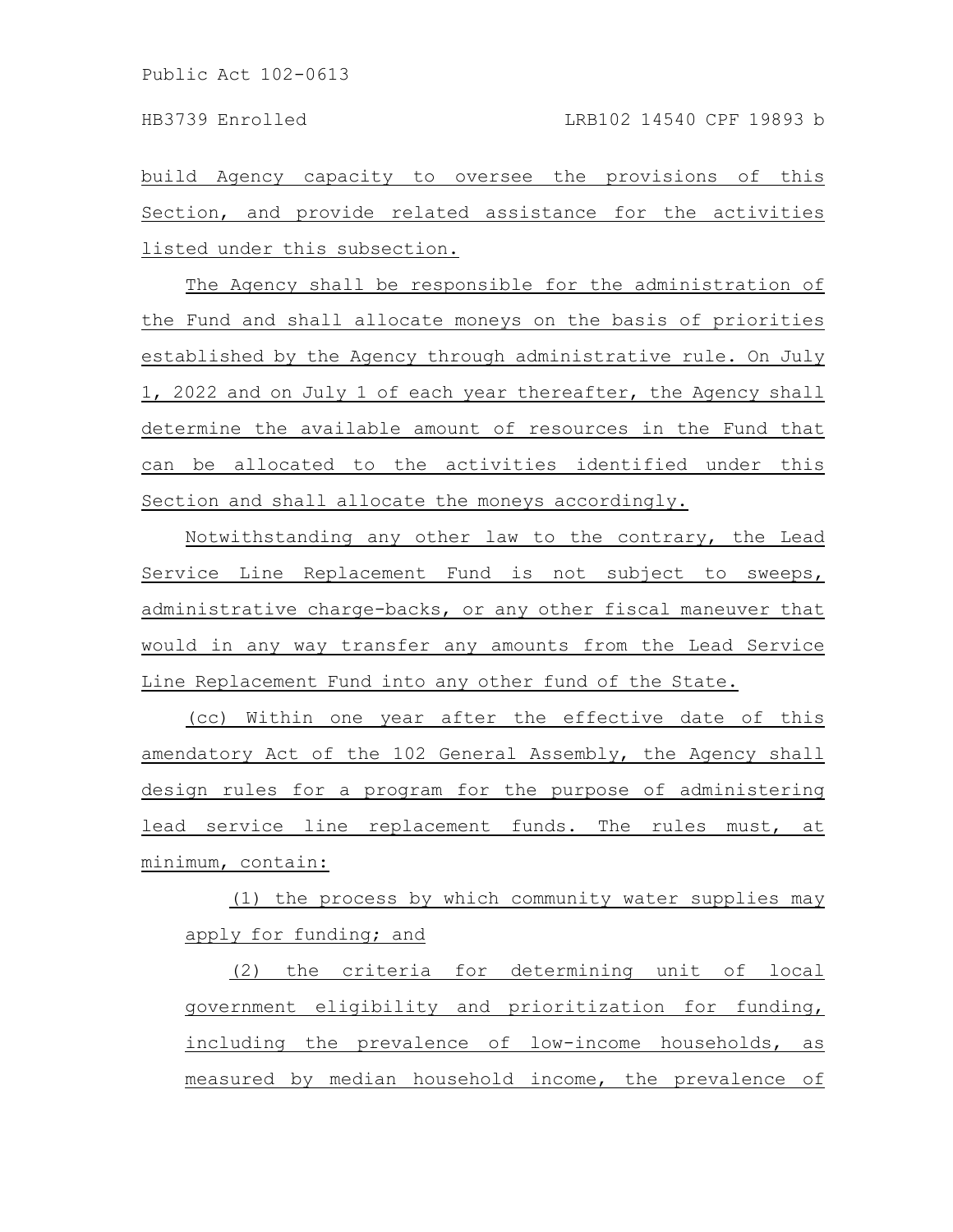HB3739 Enrolled LRB102 14540 CPF 19893 b

lead service lines, and the prevalence of water samples that demonstrate elevated levels of lead.

(dd) Funding under subsection (cc) shall be available for costs directly attributable to the planning, design, or construction directly related to the replacement of lead service lines and restoration of property.

Funding shall not be used for the general operating expenses of a municipality or community water supply.

(ee) An owner or operator of any community water supply receiving grant funding under subsection (cc) shall bear the entire expense of full lead service line replacement for all lead service lines in the scope of the grant.

(ff) When replacing a lead service line, the owner or operator of the community water supply shall replace the service line in its entirety, including, but not limited to, any portion of the service line (i) running on private property and (ii) within the building's plumbing at the first shut-off valve. Partial lead service line replacements are expressly prohibited. Exceptions shall be made under the following circumstances:

(1) In the event of an emergency repair that affects a lead service line or a suspected lead service line, a community water supply must contact the building owner to begin the process of replacing the entire service line. If the building owner is not able to be contacted or the building owner or occupant refuses to grant access and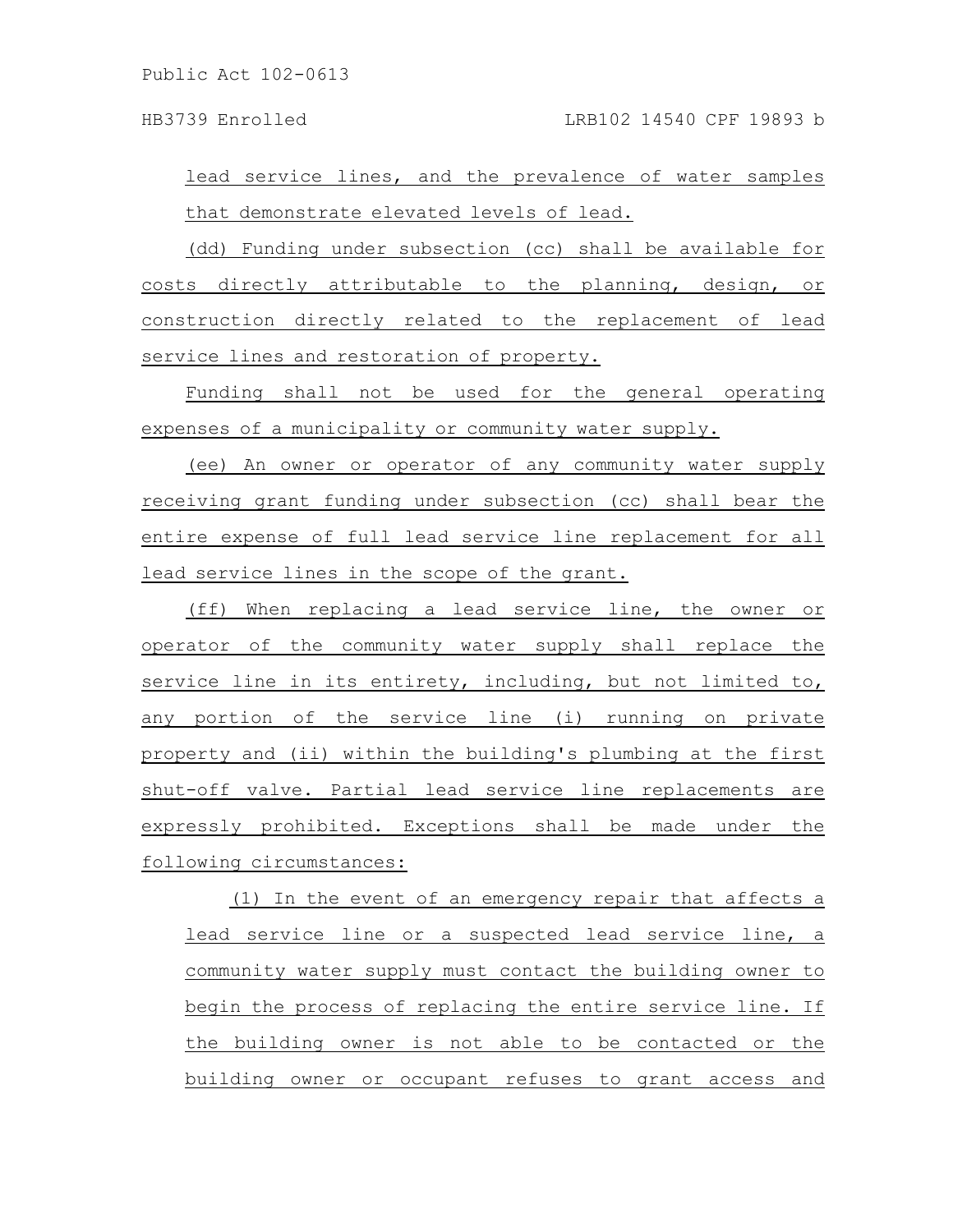permission to replace the entire service line at the time of the emergency repair, then the community water supply may perform a partial lead service line replacement. Where an emergency repair on a service line constructed of lead or galvanized steel pipe results in a partial service line replacement, the water supply responsible for commencing the repair shall perform the following:

(A) Notify the building's owner or operator and the resident or residents served by the lead service line in writing that a repair has been completed. The notification shall include, at a minimum:

(i) a warning that the work may result in sediment, possibly containing lead, in the buildings water supply system;

(ii) information concerning practices for preventing the consumption of any lead in drinking water, including a recommendation to flush water distribution pipe during and after the completion of the repair or replacement work and to clean faucet aerator screens; and

(iii) information regarding the dangers of lead to young children and pregnant women.

(B) Provide filters for at least one fixture supplying potable water for consumption. The filter must be certified by an accredited third-party certification body to NSF/ANSI 53 and NSF/ANSI 42 for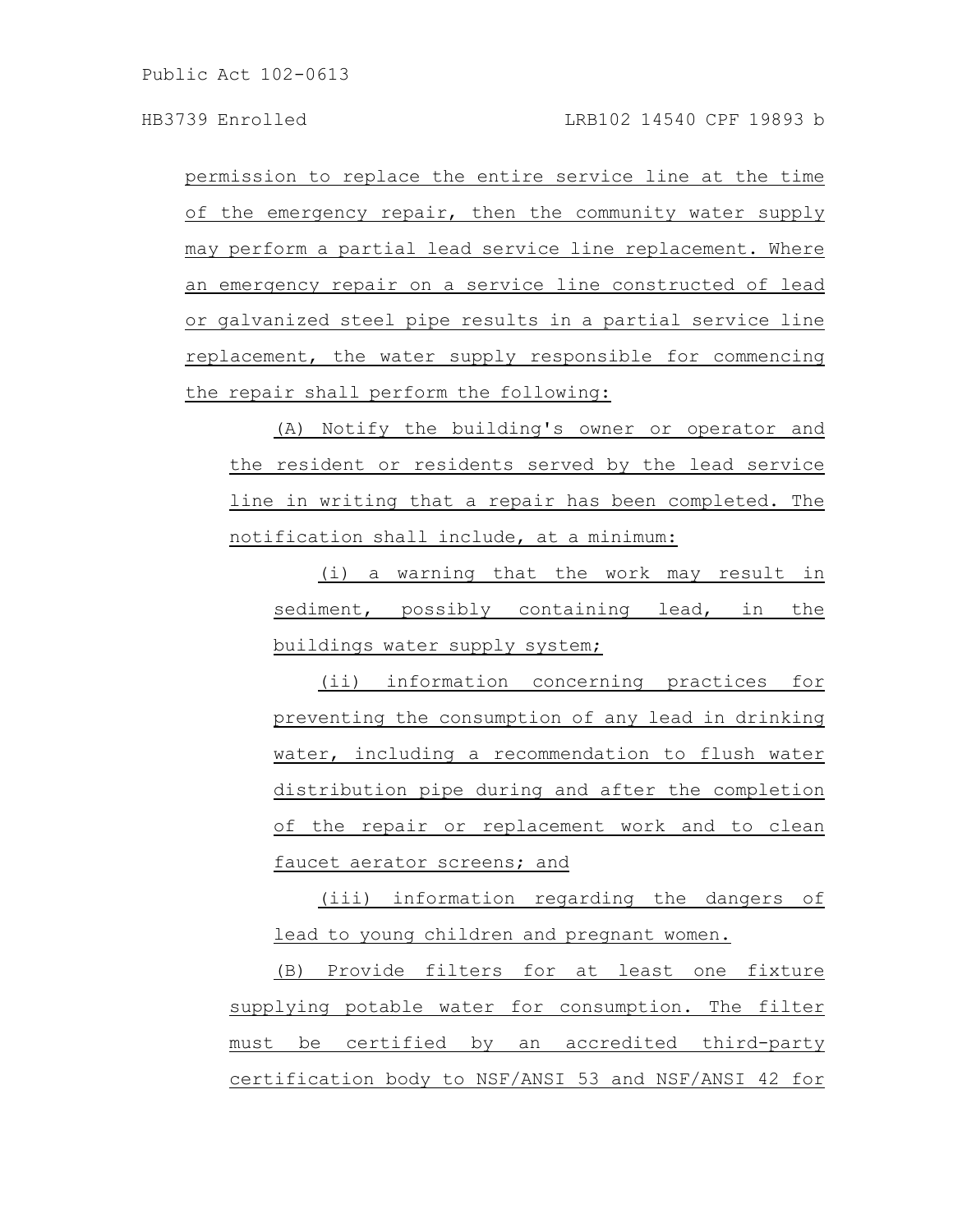the reduction of lead and particulate. The filter must be provided until such time that the remaining portions of the service line have been replaced with a material approved by the Department or a waiver has been issued under subsection (ii).

(C) Replace the remaining portion of the lead service line within 30 days of the repair, or 120 days in the event of weather or other circumstances beyond reasonable control that prohibits construction. If a complete lead service line replacement cannot be made within the required period, the community water supply responsible for commencing the repair shall notify the Department in writing, at a minimum, of the following within 24 hours of the repair:

(i) an explanation of why it is not feasible to replace the remaining portion of the lead service line within the allotted time; and

(ii) a timeline for when the remaining portion of the lead service line will be replaced.

(D) If complete repair of a lead service line cannot be completed due to denial by the property owner, the community water supply commencing the repair shall request the affected property owner to sign a waiver developed by the Department. If a property owner of a nonresidential building or residence operating as rental properties denies a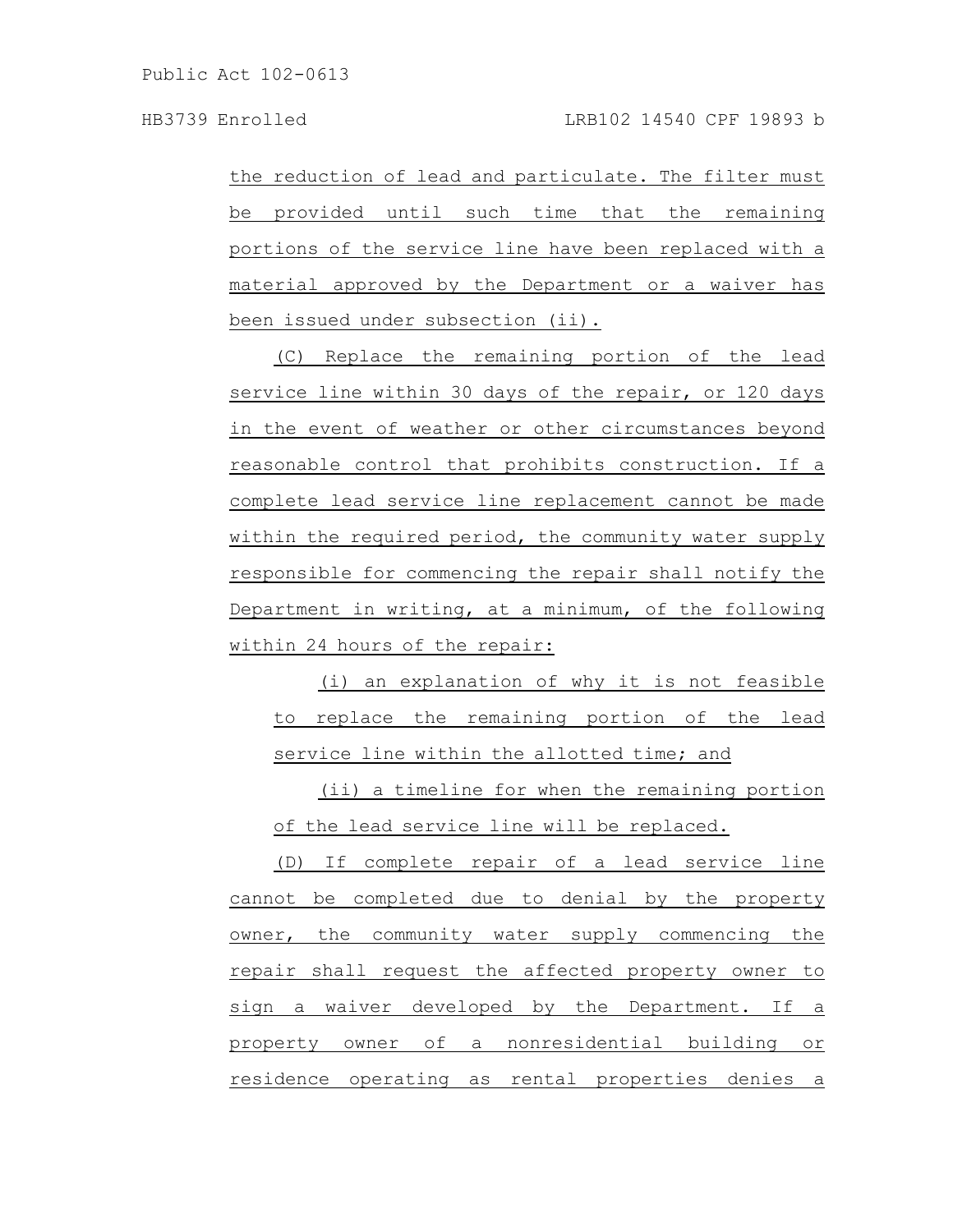complete lead service line replacement, the property owner shall be responsible for installing and maintaining point-of-use filters certified by an accredited third-party certification body to NSF/ANSI 53 and NSF/ANSI 42 for the reduction of lead and particulate at all fixtures intended to supply water for the purposes of drinking, food preparation, or making baby formula. The filters shall continue to be supplied by the property owner until such time that the property owner has affected the remaining portions of the lead service line to be replaced.

(E) Document any remaining lead service line, including a portion on the private side of the property, in the community water supply's distribution system materials inventory required under subsection (d).

For the purposes of this paragraph (1), written notice shall be provided in the method and according to the provisions of subsection (jj).

(2) Lead service lines that are physically disconnected from the distribution system are exempt from this subsection.

(gg) Except as provided in subsection (hh), on and after January 1, 2022, when the owner or operator of a community water supply replaces a water main, the community water supply shall identify all lead service lines connected to the water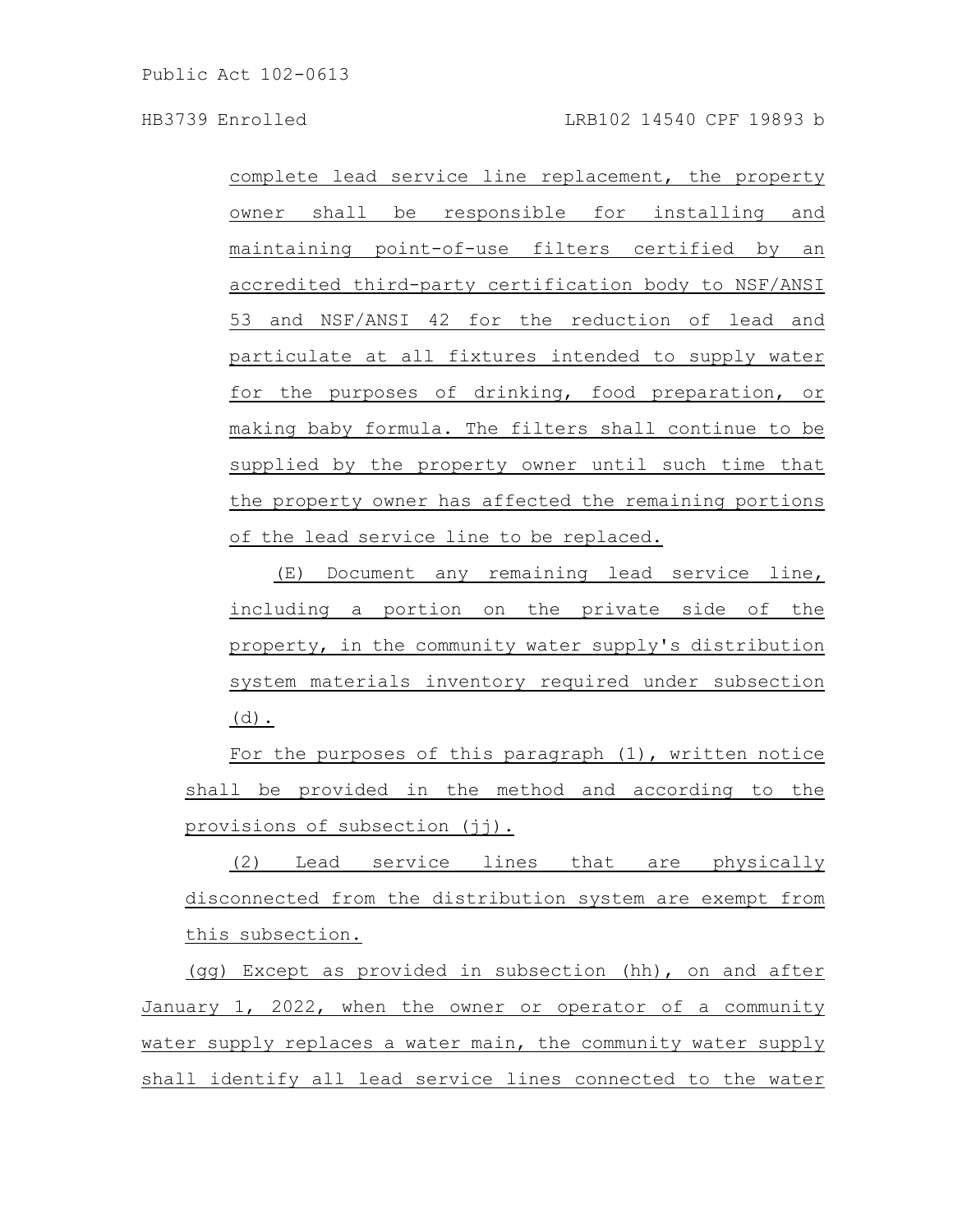main and shall replace the lead service lines by:

(1) identifying the material or materials of each lead service line connected to the water main, including, but not limited to, any portion of the service line (i) running on private property and (ii) within the building plumbing at the first shut-off valve or 18 inches inside the building, whichever is shorter;

(2) in conjunction with replacement of the water main, replacing any and all portions of each lead service line connected to the water main that are composed of lead; and

(3) if a property owner or customer refuses to grant access to the property, following prescribed notice provisions as outlined in subsection (ff).

If an owner of a potentially affected building intends to replace a portion of a lead service line or a galvanized service line and the galvanized service line is or was connected downstream to lead piping, then the owner of the potentially affected building shall provide the owner or operator of the community water supply with notice at least 45 days before commencing the work. In the case of an emergency repair, the owner of the potentially affected building must provide filters for each kitchen area that are certified by an accredited third-party certification body to NSF/ANSI 53 and NSF/ANSI 42 for the reduction of lead and particulate. If the owner of the potentially affected building notifies the owner or operator of the community water supply that replacement of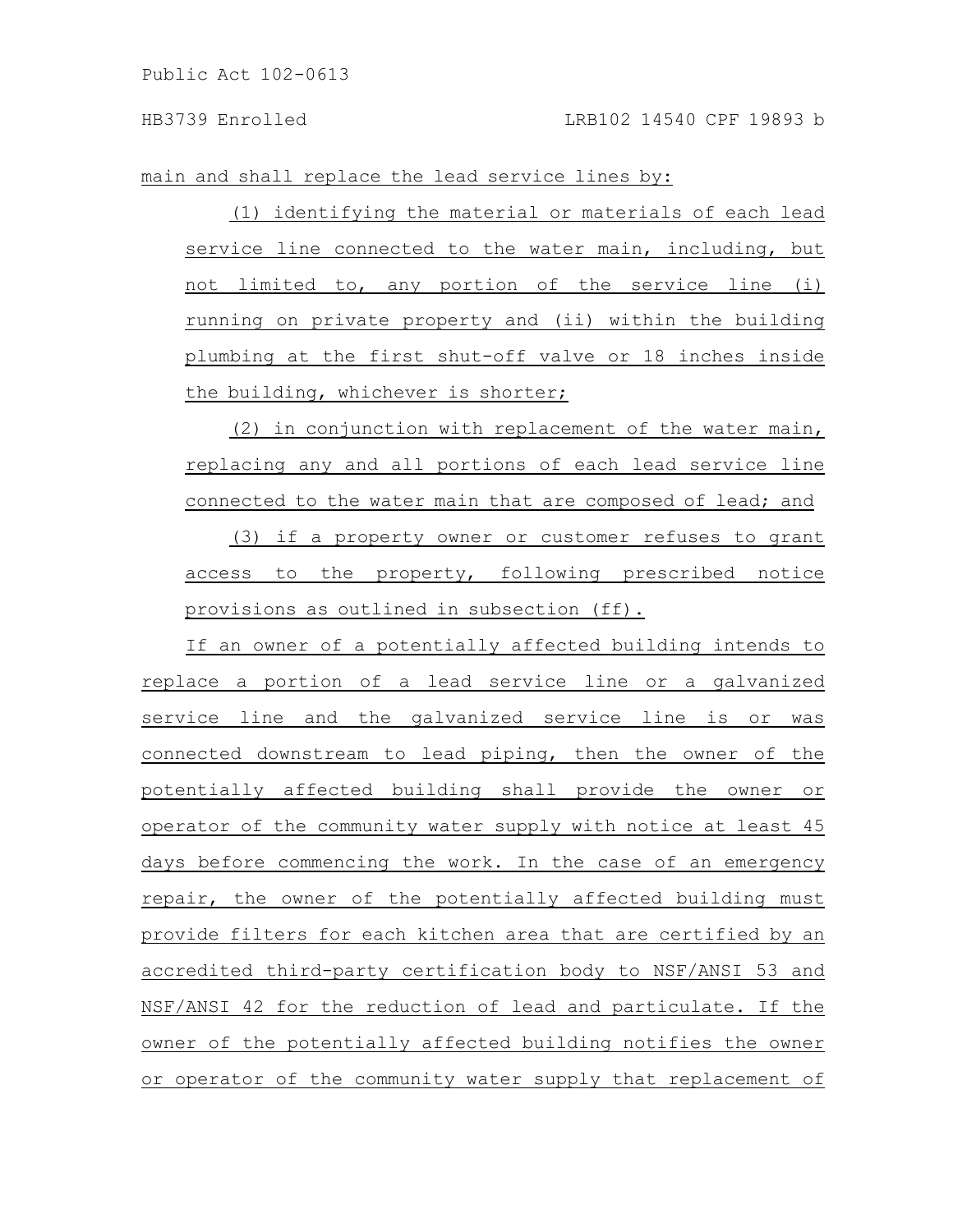a portion of the lead service line after the emergency repair is completed, then the owner or operator of the community water supply shall replace the remainder of the lead service line within 30 days after completion of the emergency repair. A community water supply may take up to 120 days if necessary due to weather conditions. If a replacement takes longer than 30 days, filters provided by the owner of the potentially affected building must be replaced in accordance with the manufacturer's recommendations. Partial lead service line replacements by the owners of potentially affected buildings are otherwise prohibited.

(hh) For municipalities with a population in excess of 1,000,000 inhabitants, the requirements of subsection (gg) shall commence on January 1, 2023.

(ii) At least 45 days before conducting planned lead service line replacement, the owner or operator of a community water supply shall, by mail, attempt to contact the owner of the potentially affected building serviced by the lead service line to request access to the building and permission to replace the lead service line in accordance with the lead service line replacement plan. If the owner of the potentially affected building does not respond to the request within 15 days after the request is sent, the owner or operator of the community water supply shall attempt to post the request on the entrance of the potentially affected building.

If the owner or operator of a community water supply is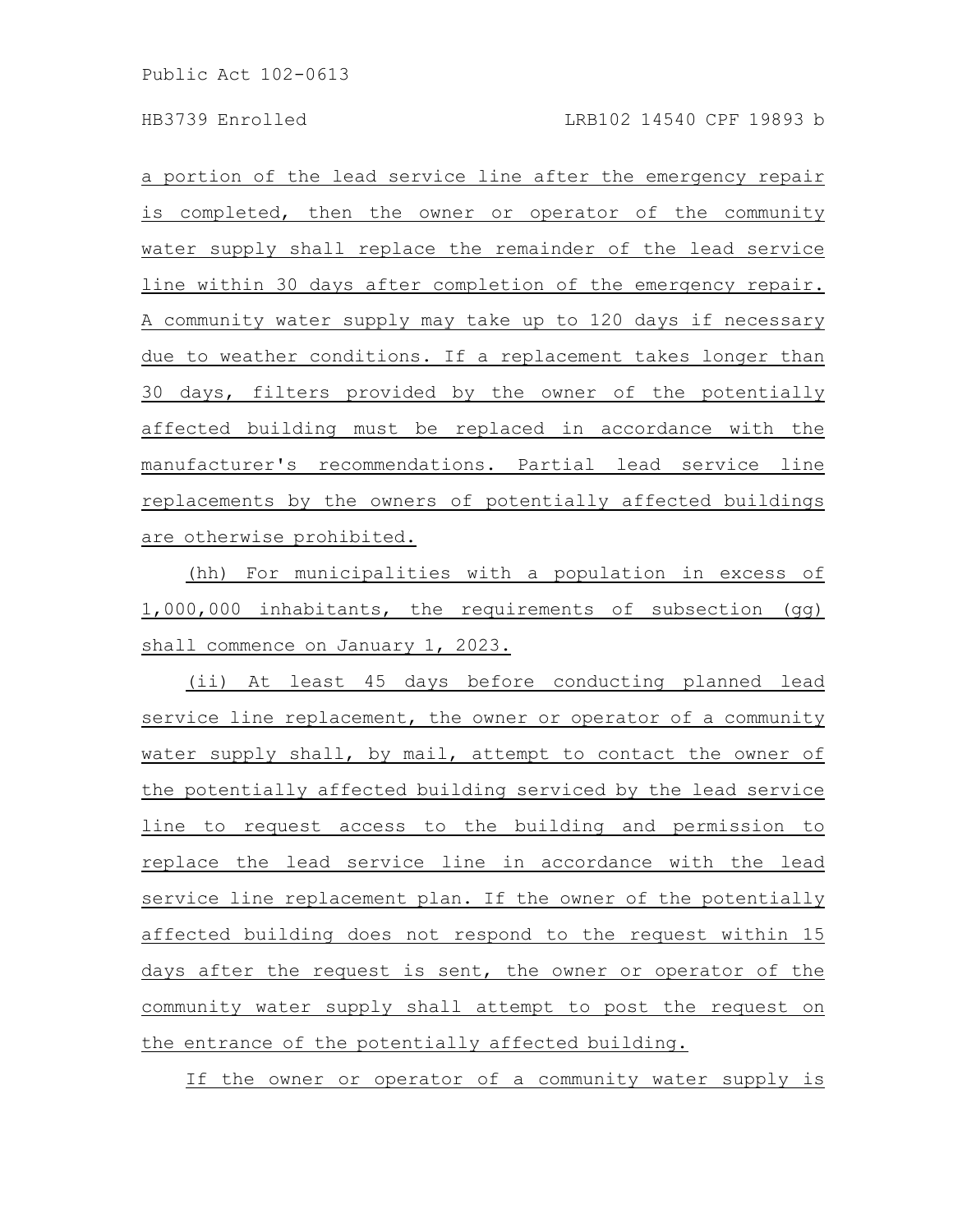unable to obtain approval to access and replace a lead service line, the owner or operator of the community water supply shall request that the owner of the potentially affected building sign a waiver. The waiver shall be developed by the Department and should be made available in the owner's language. If the owner of the potentially affected building refuses to sign the waiver or fails to respond to the community water supply after the community water supply has complied with this subsection, then the community water supply shall notify the Department in writing within 15 working days.

(jj) When replacing a lead service line or repairing or replacing water mains with lead service lines or partial lead service lines attached to them, the owner or operator of a community water supply shall provide the owner of each potentially affected building that is serviced by the affected lead service lines or partial lead service lines, as well as the occupants of those buildings, with an individual written notice. The notice shall be delivered by mail or posted at the primary entranceway of the building. The notice may, in addition, be electronically mailed. Written notice shall include, at a minimum, the following:

(1) a warning that the work may result in sediment, possibly containing lead from the service line, in the building's water;

(2) information concerning the best practices for preventing exposure to or risk of consumption of lead in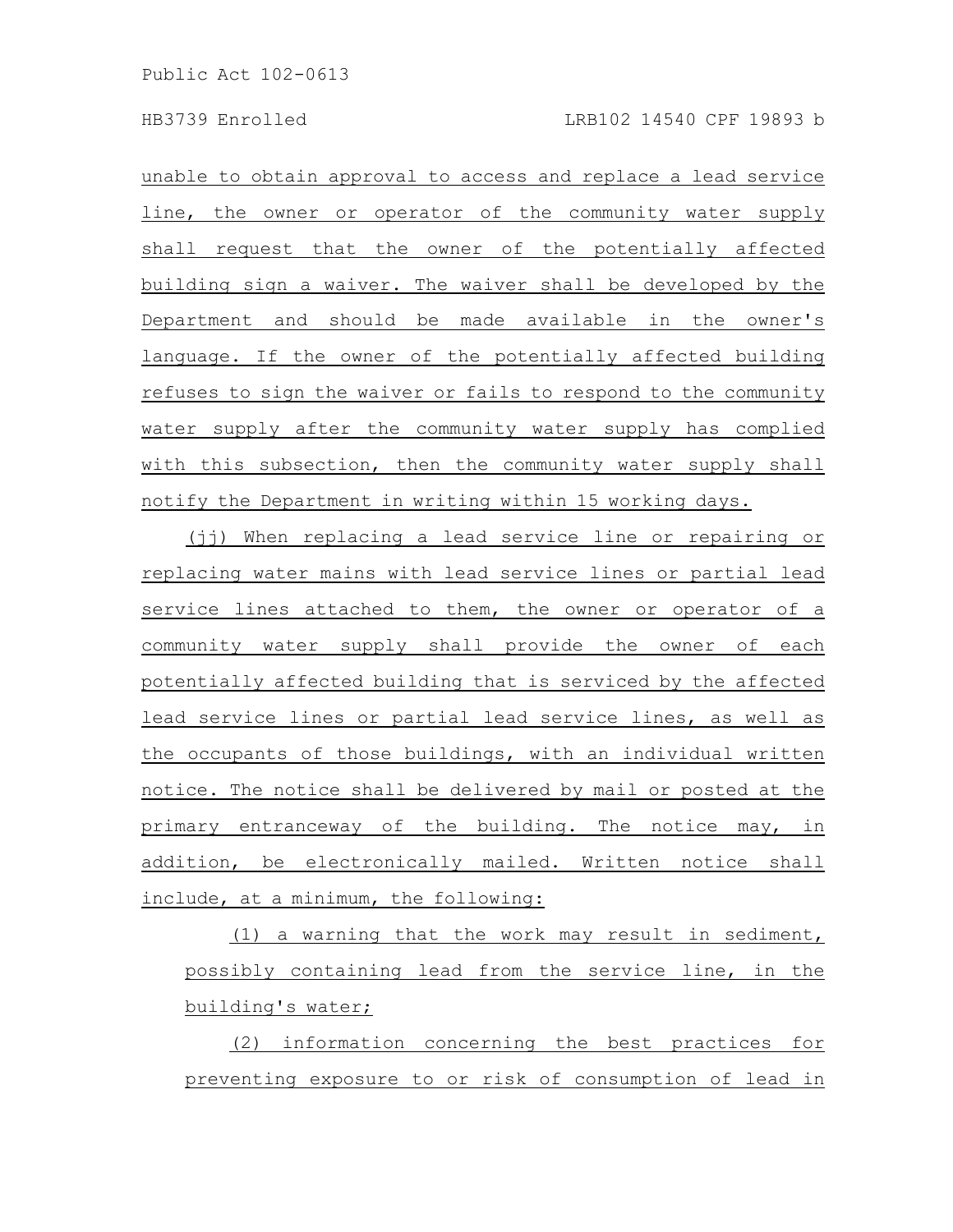drinking water, including a recommendation to flush water lines during and after the completion of the repair or replacement work and to clean faucet aerator screens; and

(3) information regarding the dangers of lead exposure to young children and pregnant women.

When the individual written notice described in the first paragraph of this subsection is required as a result of planned work other than the repair or replacement of a water meter, the owner or operator of the community water supply shall provide the notice not less than 14 days before work begins. When the individual written notice described in the first paragraph of this subsection is required as a result of emergency repairs other than the repair or replacement of a water meter, the owner or operator of the community water supply shall provide the notice at the time the work is initiated. When the individual written notice described in the first paragraph of this subsection is required as a result of the repair or replacement of a water meter, the owner or operator of the community water supply shall provide the notice at the time the work is initiated.

The notifications required under this subsection must contain the following statement in the Spanish, Polish, Chinese, Tagalog, Arabic, Korean, German, Urdu, and Gujarati: "This notice contains important information about your water service and may affect your rights. We encourage you to have this notice translated in full into a language you understand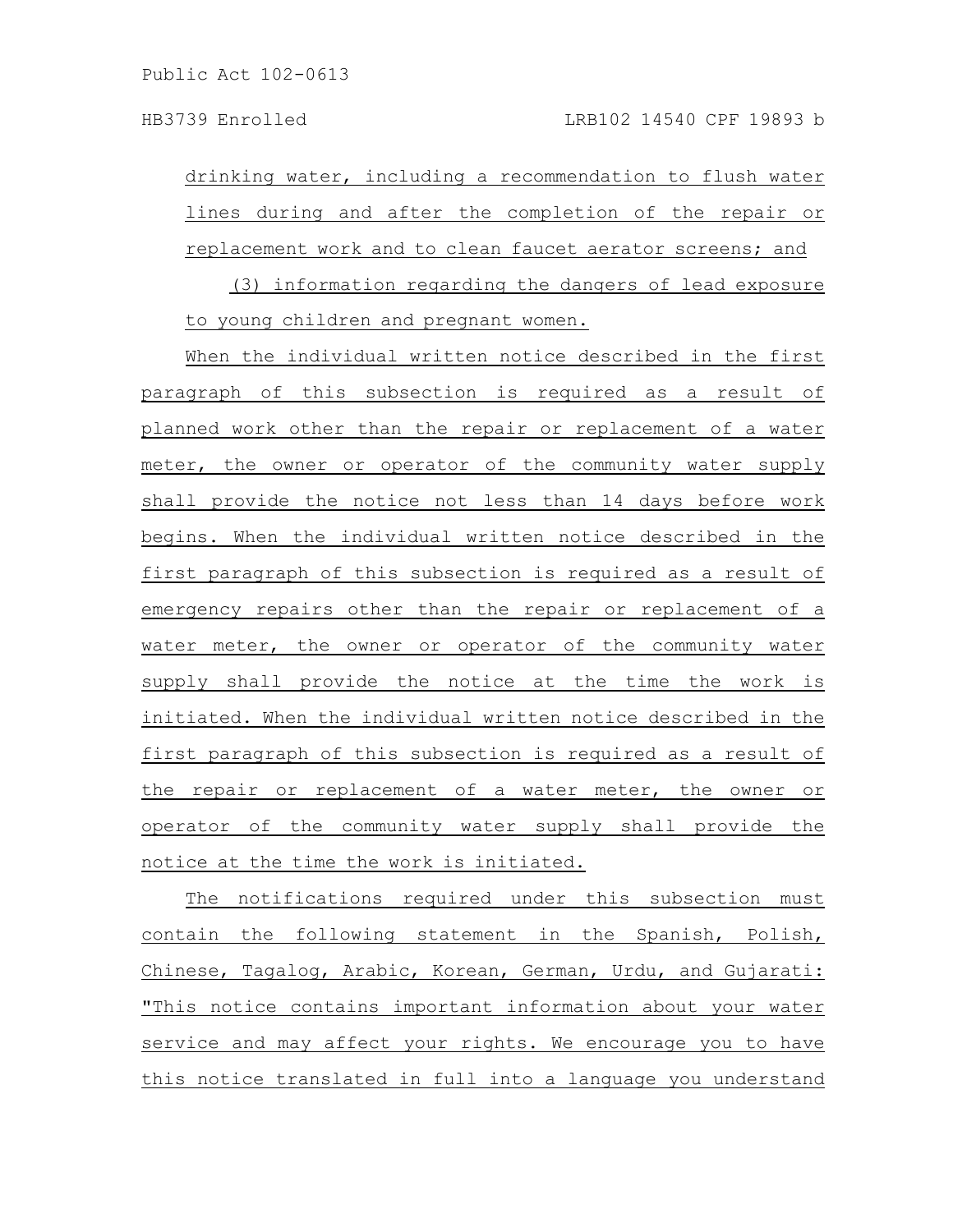and before you make any decisions that may be required under this notice."

An owner or operator of a community water supply that is required under this subsection to provide an individual written notice to the owner and occupant of a potentially affected building that is a multi-dwelling building may satisfy that requirement and the requirements of this subsection regarding notification to non-English speaking customers by posting the required notice on the primary entranceway of the building and at the location where the occupant's mail is delivered as reasonably as possible.

When this subsection would require the owner or operator of a community water supply to provide an individual written notice to the entire community served by the community water supply or would require the owner or operator of a community water supply to provide individual written notices as a result of emergency repairs or when the community water supply that is required to comply with this subsection is a small system, the owner or operator of the community water supply may provide the required notice through local media outlets, social media, or other similar means in lieu of providing the individual written notices otherwise required under this subsection.

No notifications are required under this subsection for work performed on water mains that are used to transmit treated water between community water supplies and properties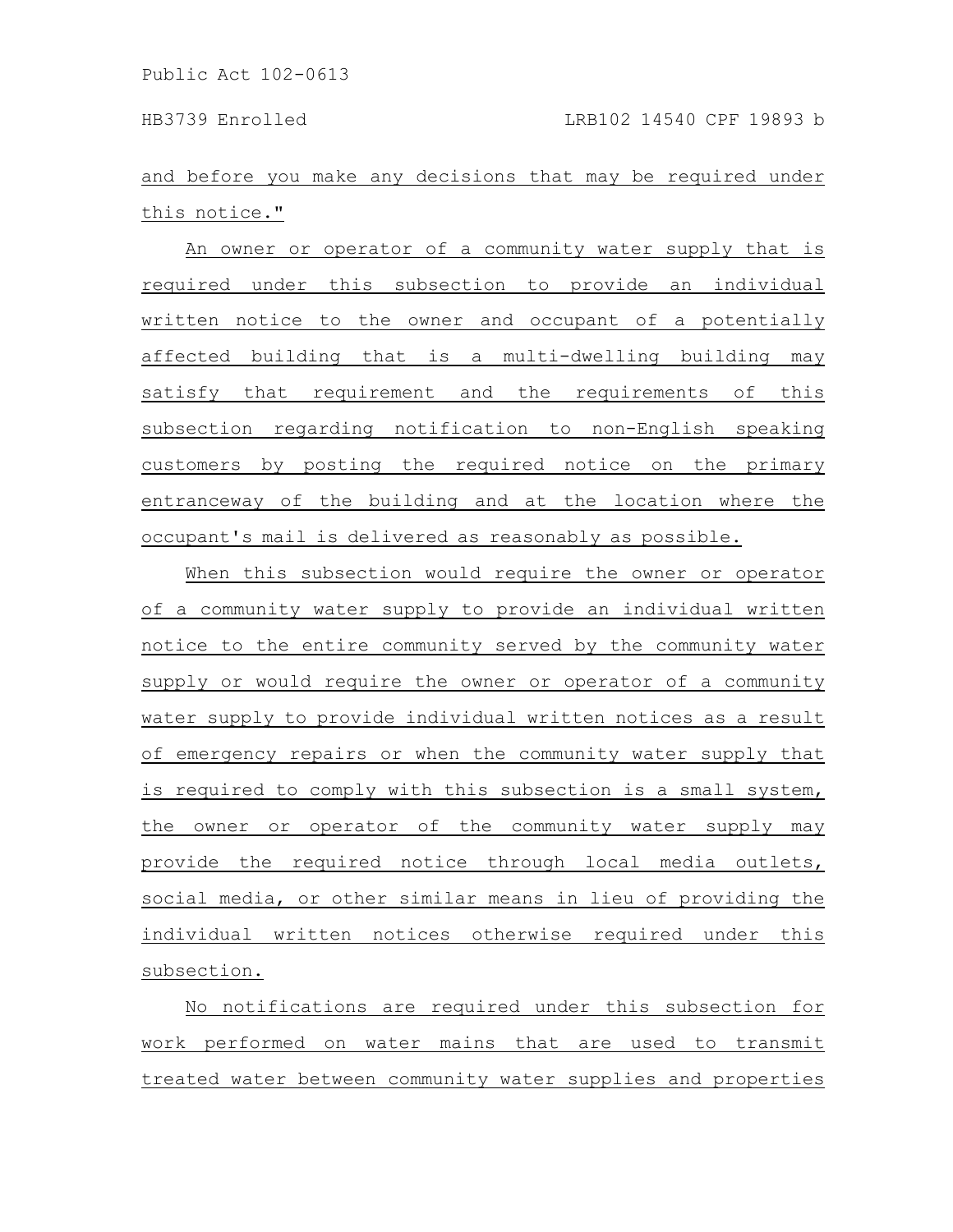that have no service connections.

(kk) No community water supply that sells water to any wholesale or retail consecutive community water supply may pass on any costs associated with compliance with this Section to consecutive systems.

(ll) To the extent allowed by law, when a community water supply replaces or installs a lead service line in a public right-of-way or enters into an agreement with a private contractor for replacement or installation of a lead service line, the community water supply shall be held harmless for all damage to property when replacing or installing the lead service line. If dangers are encountered that prevent the replacement of the lead service line, the community water supply shall notify the Department within 15 working days of why the replacement of the lead service line could not be accomplished.

(mm) The Agency may propose to the Board, and the Board may adopt, any rules necessary to implement and administer this Section. The Department may adopt rules necessary to address lead service lines attached to noncommunity water supplies.

(nn) Notwithstanding any other provision in this Section, no requirement in this Section shall be construed as being less stringent than existing applicable federal requirements.

(oo) All lead service line replacements financed in whole or in part with funds obtained under this Section shall be considered public works for purposes of the Prevailing Wage